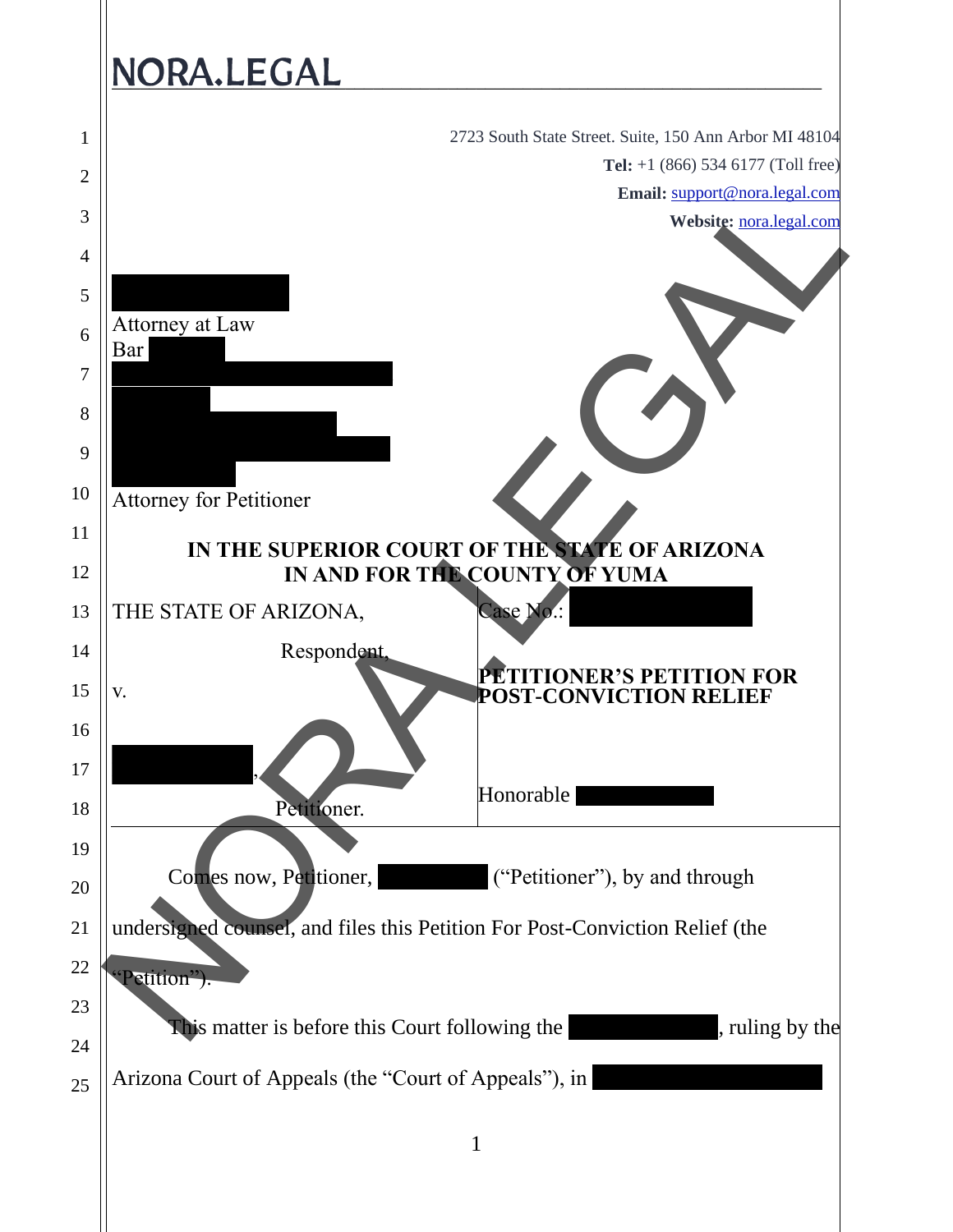#### NORA.LEGAL 1 2 3 4 5 6 7 8 9 10 11 12 13 14 15 16 17 18 19 20 21 22 23 24 25 In the Court of Appeals affirmed Petitioner's November 2, 2017, 2017, 2017, 2017, 2017, 2017, 2017, 2017, 2017, 2018, 2019, *sentence. <i>Id.* This Petition, pursuant to Rule 32 of the Arizona Rules of Criminal Procedure, seeks relief on the basis of ineffective assistance of counsel. As discussed in greater detail below, Petitioner's trial counsel's ("Trial Counsel") actions fell below an objective standard of reasonableness, thereby prejudicing Petitioner, particularly where Trial Counsel: (1) failed to properly explain the relative merits of two plea agreements offered by the respondent State of Arizona (the "State") in comparison to the potential sentence that he faced if convicted of the charges against him, and also failed to request a  $\blacksquare$  Hearing; (2) failed to call an expert witness for the defense to combat the State's expert, even though Petitioner paid for the services of an expert; (3) failed to call any character witnesses on Petitioner's behalf who were available at trial and willing to testify, among other things, that Petitioner had no history of engaging in the behavior that the State's charges accused him of; (4) failed to ask this Court to take curative measures relative to the duplicitous nature of the charges against Petitioner causing Petitioner to lose any entitlement to relief on this basis in the Court of Appeals; and (5) under any circumstance, Trial Counsel failed to request that this Court issue an order which would allow Petitioner to appeal to the Arizona Board of Executive Contract Contract Contract Contract Contract Contract Contract Contract Contract Contract Contract Contract Contract Contract Contract Contract Contract Contract Contr pursuant to Rule 32 of the Arizona Rules of Criminal Procedure, seeks relief on the<br>basis of ineffective assistance of counsel. As discussed in greater detail below.<br>Peritrioner's trial counsel's ("Trial Counsel") actions within ninety (90) days of sentencing.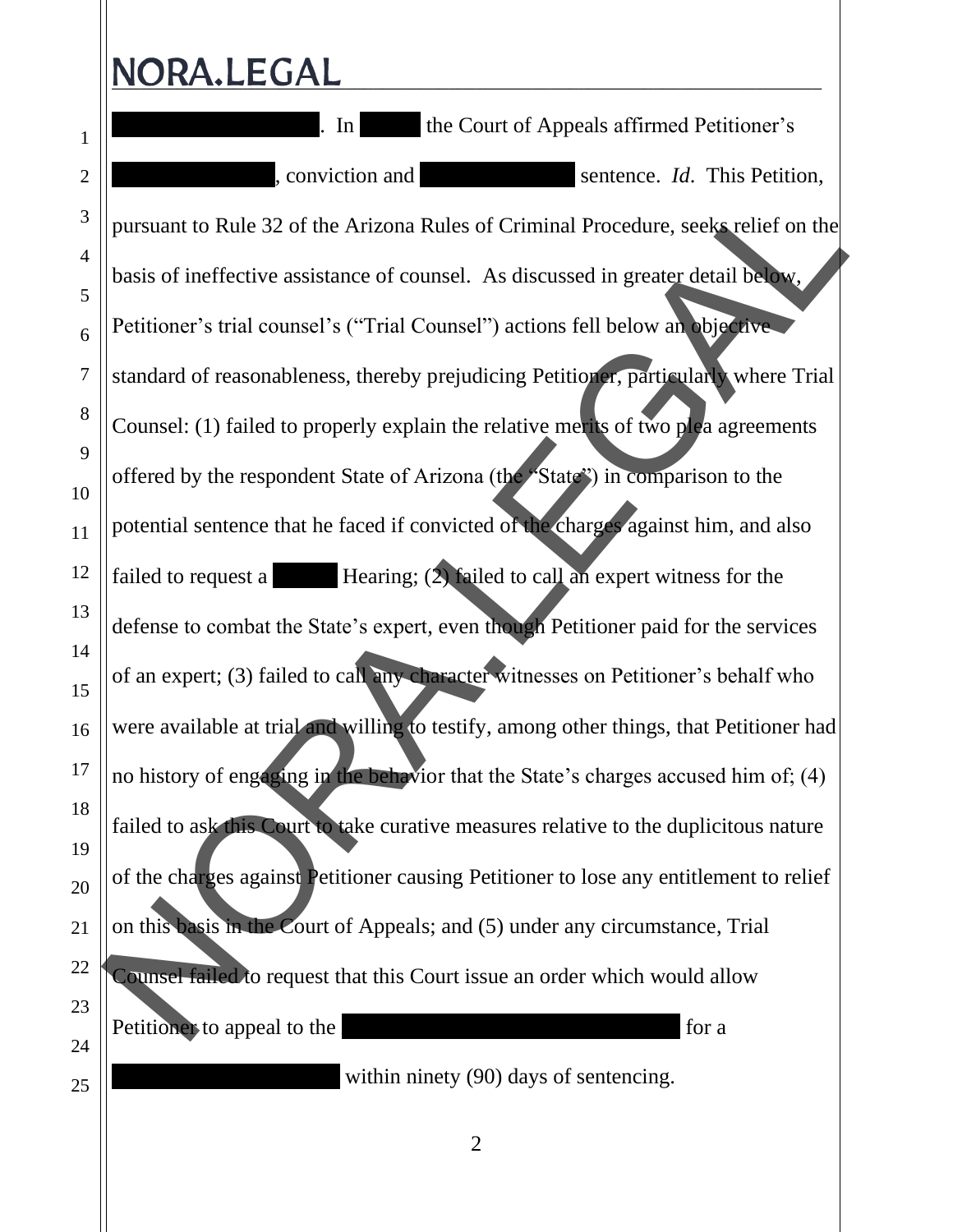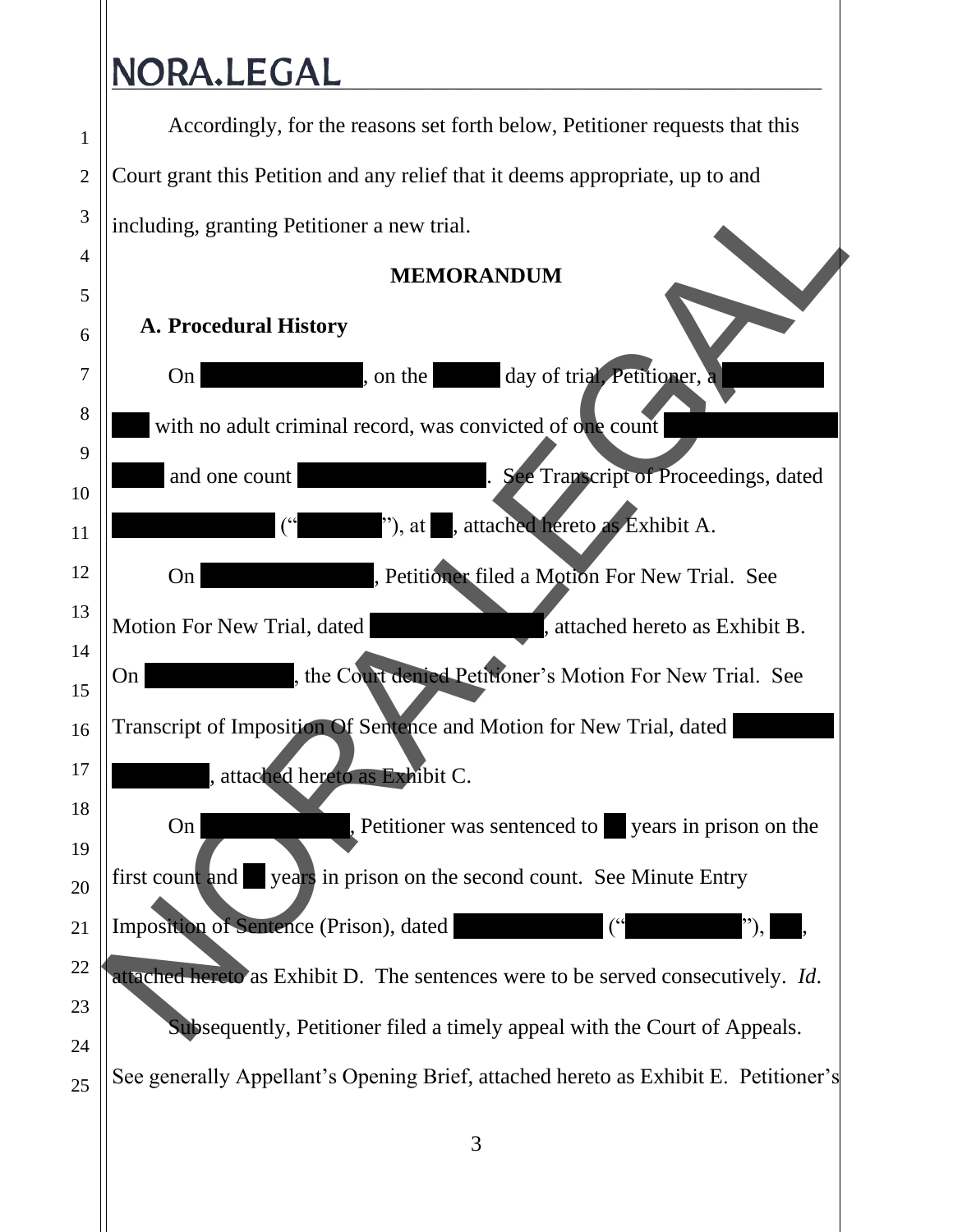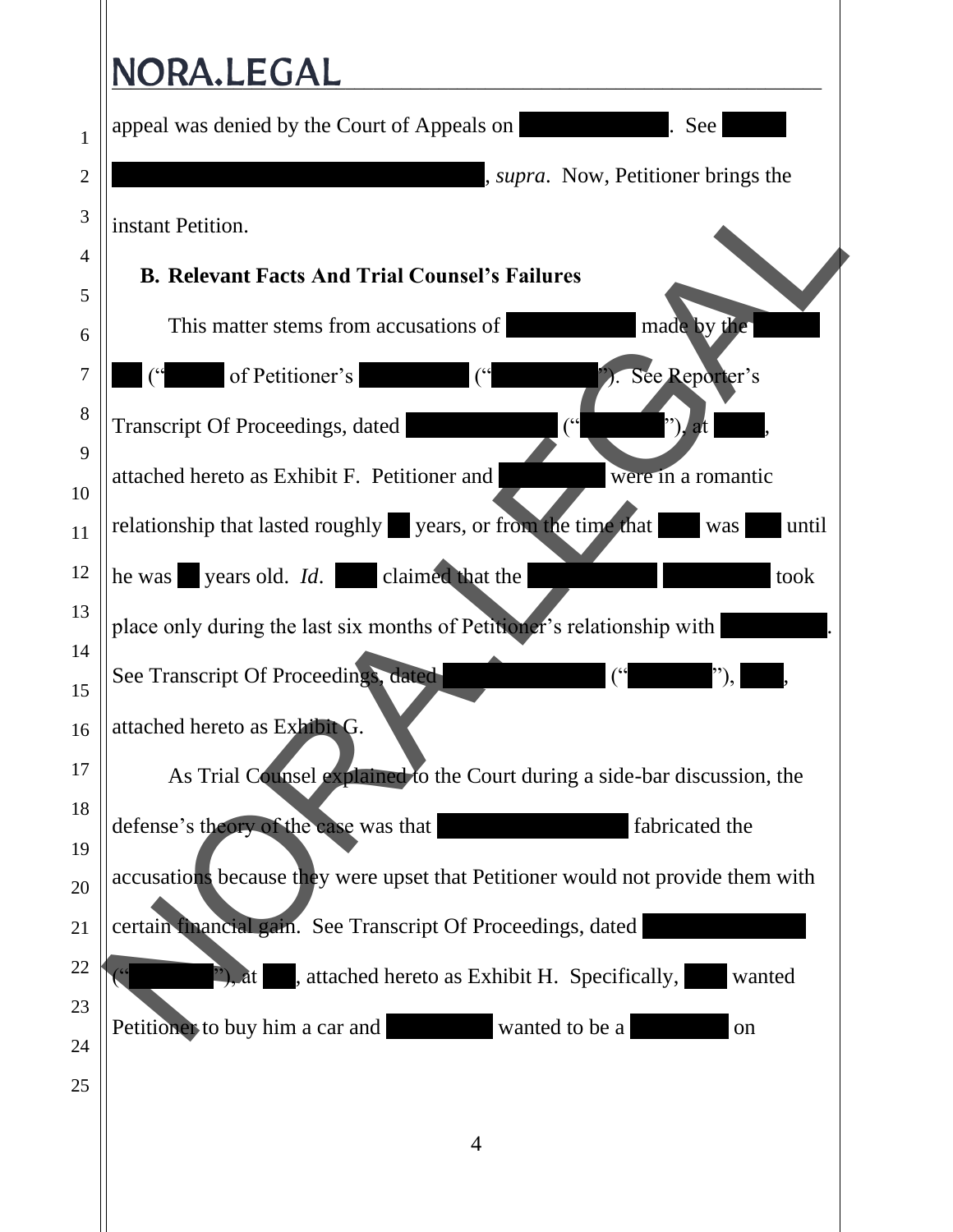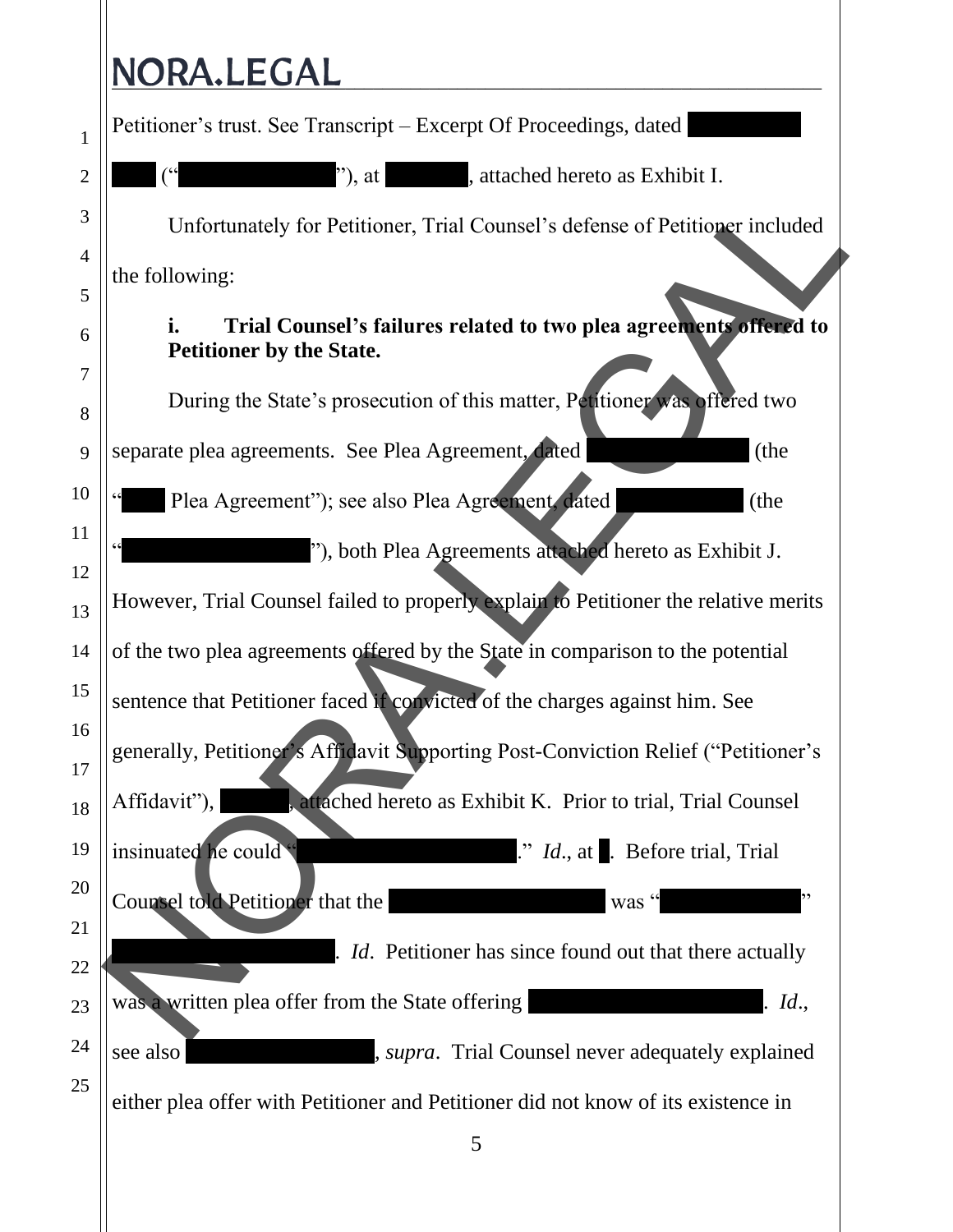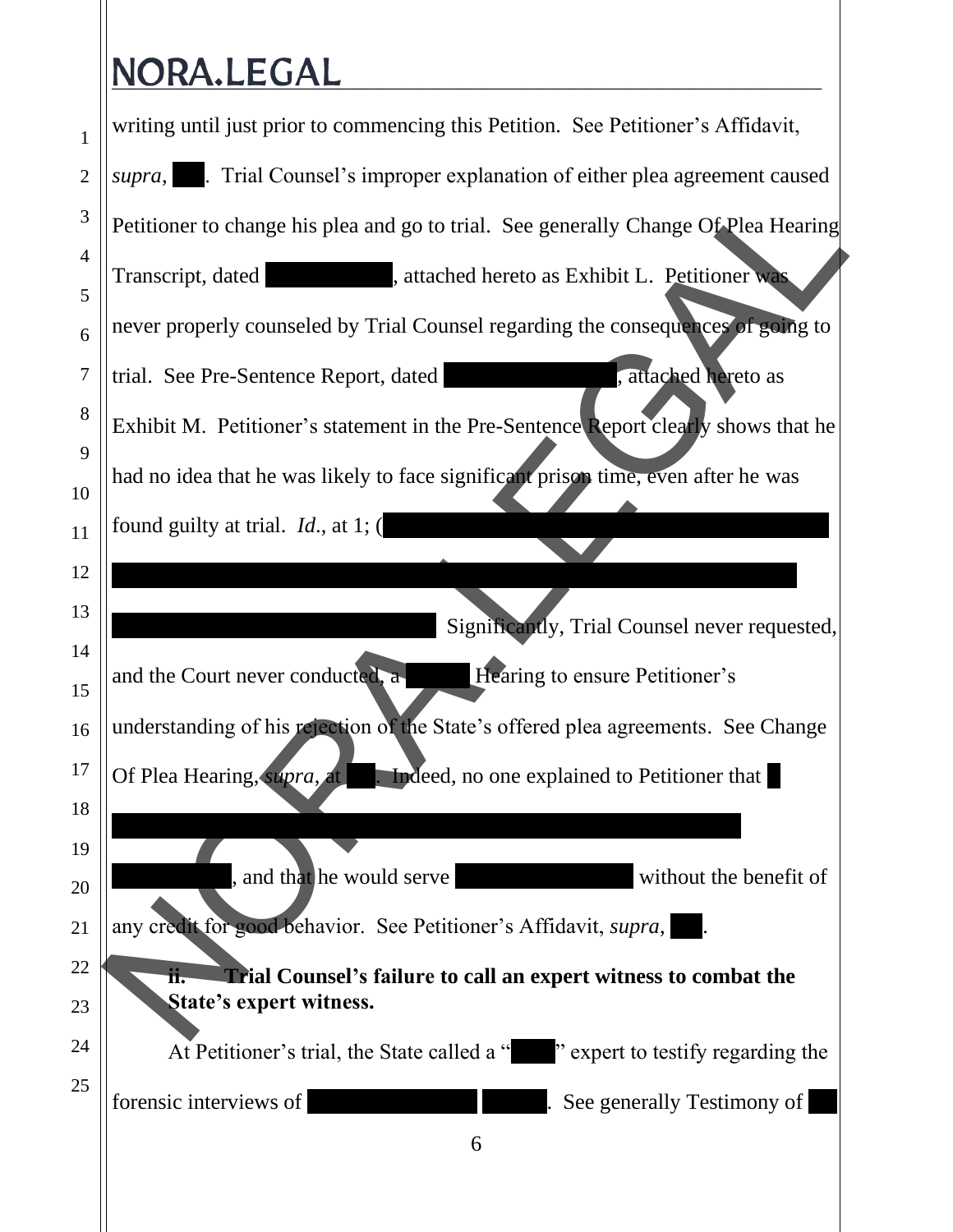| <b>NORA.LEGAL</b><br>, Reporter's Transcript Of Proceedings, dated<br>"), starting at $\blacksquare$ , attached hereto as Exhibit N. The State was able to<br>elicit testimony from its expert that<br>, that offenders tend to have a<br>, and that<br>Id.,<br>at 76-78. This was particularly damaging to Petitioner, where the victim in this<br>Unfortunately, Trial<br>matter was<br>Counsel failed to call an expert witness for the defense to refute the damaging<br>testimony of the State's expert, even though Petitioner paid for the services of an<br>expert. See Petitioner's Affidavit, supra, at . Trial Counsel told Petitioner that<br>paid by<br>Petitioner. Id. Petitioner was neither told<br>nor did Petitioner<br>related to<br>see a report<br><i>Id.</i> Trial Counsel simply told Petitioner,<br>Id.<br>Trial Counsel's failure to call any character witnesses on<br>iii.<br>Petitioner's behalf.<br>At trial, in addition to testimony related to accusations, the State<br>presented testimony from various witnesses<br><i>supra</i> , at . Chief among them were<br>See<br>and her<br>(<br>"). $Id.$<br>7 |  |
|-------------------------------------------------------------------------------------------------------------------------------------------------------------------------------------------------------------------------------------------------------------------------------------------------------------------------------------------------------------------------------------------------------------------------------------------------------------------------------------------------------------------------------------------------------------------------------------------------------------------------------------------------------------------------------------------------------------------------------------------------------------------------------------------------------------------------------------------------------------------------------------------------------------------------------------------------------------------------------------------------------------------------------------------------------------------------------------------------------------------------------------------|--|
|                                                                                                                                                                                                                                                                                                                                                                                                                                                                                                                                                                                                                                                                                                                                                                                                                                                                                                                                                                                                                                                                                                                                           |  |
|                                                                                                                                                                                                                                                                                                                                                                                                                                                                                                                                                                                                                                                                                                                                                                                                                                                                                                                                                                                                                                                                                                                                           |  |
|                                                                                                                                                                                                                                                                                                                                                                                                                                                                                                                                                                                                                                                                                                                                                                                                                                                                                                                                                                                                                                                                                                                                           |  |
|                                                                                                                                                                                                                                                                                                                                                                                                                                                                                                                                                                                                                                                                                                                                                                                                                                                                                                                                                                                                                                                                                                                                           |  |
|                                                                                                                                                                                                                                                                                                                                                                                                                                                                                                                                                                                                                                                                                                                                                                                                                                                                                                                                                                                                                                                                                                                                           |  |
|                                                                                                                                                                                                                                                                                                                                                                                                                                                                                                                                                                                                                                                                                                                                                                                                                                                                                                                                                                                                                                                                                                                                           |  |
|                                                                                                                                                                                                                                                                                                                                                                                                                                                                                                                                                                                                                                                                                                                                                                                                                                                                                                                                                                                                                                                                                                                                           |  |
|                                                                                                                                                                                                                                                                                                                                                                                                                                                                                                                                                                                                                                                                                                                                                                                                                                                                                                                                                                                                                                                                                                                                           |  |
|                                                                                                                                                                                                                                                                                                                                                                                                                                                                                                                                                                                                                                                                                                                                                                                                                                                                                                                                                                                                                                                                                                                                           |  |
|                                                                                                                                                                                                                                                                                                                                                                                                                                                                                                                                                                                                                                                                                                                                                                                                                                                                                                                                                                                                                                                                                                                                           |  |
|                                                                                                                                                                                                                                                                                                                                                                                                                                                                                                                                                                                                                                                                                                                                                                                                                                                                                                                                                                                                                                                                                                                                           |  |
|                                                                                                                                                                                                                                                                                                                                                                                                                                                                                                                                                                                                                                                                                                                                                                                                                                                                                                                                                                                                                                                                                                                                           |  |
|                                                                                                                                                                                                                                                                                                                                                                                                                                                                                                                                                                                                                                                                                                                                                                                                                                                                                                                                                                                                                                                                                                                                           |  |
|                                                                                                                                                                                                                                                                                                                                                                                                                                                                                                                                                                                                                                                                                                                                                                                                                                                                                                                                                                                                                                                                                                                                           |  |
|                                                                                                                                                                                                                                                                                                                                                                                                                                                                                                                                                                                                                                                                                                                                                                                                                                                                                                                                                                                                                                                                                                                                           |  |
|                                                                                                                                                                                                                                                                                                                                                                                                                                                                                                                                                                                                                                                                                                                                                                                                                                                                                                                                                                                                                                                                                                                                           |  |
|                                                                                                                                                                                                                                                                                                                                                                                                                                                                                                                                                                                                                                                                                                                                                                                                                                                                                                                                                                                                                                                                                                                                           |  |
|                                                                                                                                                                                                                                                                                                                                                                                                                                                                                                                                                                                                                                                                                                                                                                                                                                                                                                                                                                                                                                                                                                                                           |  |
|                                                                                                                                                                                                                                                                                                                                                                                                                                                                                                                                                                                                                                                                                                                                                                                                                                                                                                                                                                                                                                                                                                                                           |  |
|                                                                                                                                                                                                                                                                                                                                                                                                                                                                                                                                                                                                                                                                                                                                                                                                                                                                                                                                                                                                                                                                                                                                           |  |
|                                                                                                                                                                                                                                                                                                                                                                                                                                                                                                                                                                                                                                                                                                                                                                                                                                                                                                                                                                                                                                                                                                                                           |  |
|                                                                                                                                                                                                                                                                                                                                                                                                                                                                                                                                                                                                                                                                                                                                                                                                                                                                                                                                                                                                                                                                                                                                           |  |
|                                                                                                                                                                                                                                                                                                                                                                                                                                                                                                                                                                                                                                                                                                                                                                                                                                                                                                                                                                                                                                                                                                                                           |  |
|                                                                                                                                                                                                                                                                                                                                                                                                                                                                                                                                                                                                                                                                                                                                                                                                                                                                                                                                                                                                                                                                                                                                           |  |
|                                                                                                                                                                                                                                                                                                                                                                                                                                                                                                                                                                                                                                                                                                                                                                                                                                                                                                                                                                                                                                                                                                                                           |  |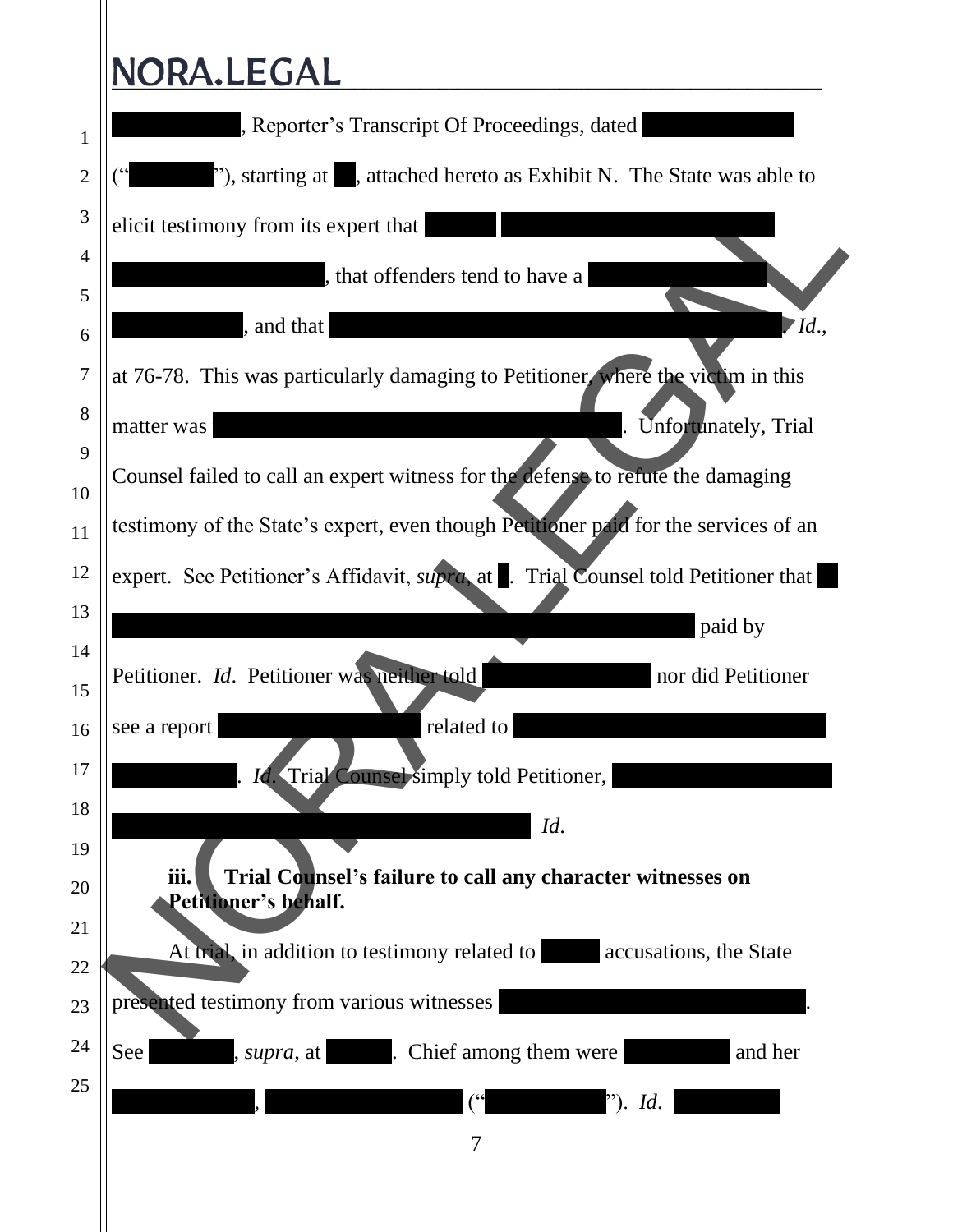| $\mathbf{1}$   | testified that Petitioner had a<br>and had no                                                   |
|----------------|-------------------------------------------------------------------------------------------------|
| $\overline{2}$ | . lesseming alleged testified regarding alleged<br>$Id.,$ at                                    |
| 3              | behavior as well as<br>about                                                                    |
| $\overline{4}$ | , although the Court did strike the<br>Petitioner being an                                      |
| 5<br>6         | $Id.,$ at                                                                                       |
| 7              | Aside from calling Petitioner to testify on his own behalf. Trial Counsel did                   |
| 8              | not call any witness who could refute the<br>, despite                                          |
| 9              | such witnesses being available and present at the trial. See generally                          |
| 10             | (Petitioner's case in chief), <i>supra</i> . Trial Counsel's defense of Petitioner consisted    |
| 11<br>12       | of cross-examining the State's witnesses, re-calling two of the State's witnesses               |
| 13             |                                                                                                 |
| 14             | and calling Petitioner. $Id.$ , beginning at $\blacksquare$ . While the State paraded witnesses |
| 15             | through the court who attacked<br>, Trial Counsel did very little                               |
| 16             | to present a defense that refuted the State's                                                   |
| 17<br>18       | There were at least two witness who were available to testify regarding                         |
| 19             | at trial who were not called to testify by Trial Counsel. See                                   |
| 20             | Affidavit Supporting Post-Conviction Relief (the "<br>generally                                 |
| 21             | <b>22)</b> ,<br>, attached hereto as Exhibit O; (noting that both                               |
| 22<br>23       | behalf at<br>were present and willing to testify on                                             |
| 24             | County Sherriff's Office generated a report related to this case<br>trial).<br><b>The</b>       |
| 25             | which inaccurately indicates that either<br>by<br>were                                          |
|                |                                                                                                 |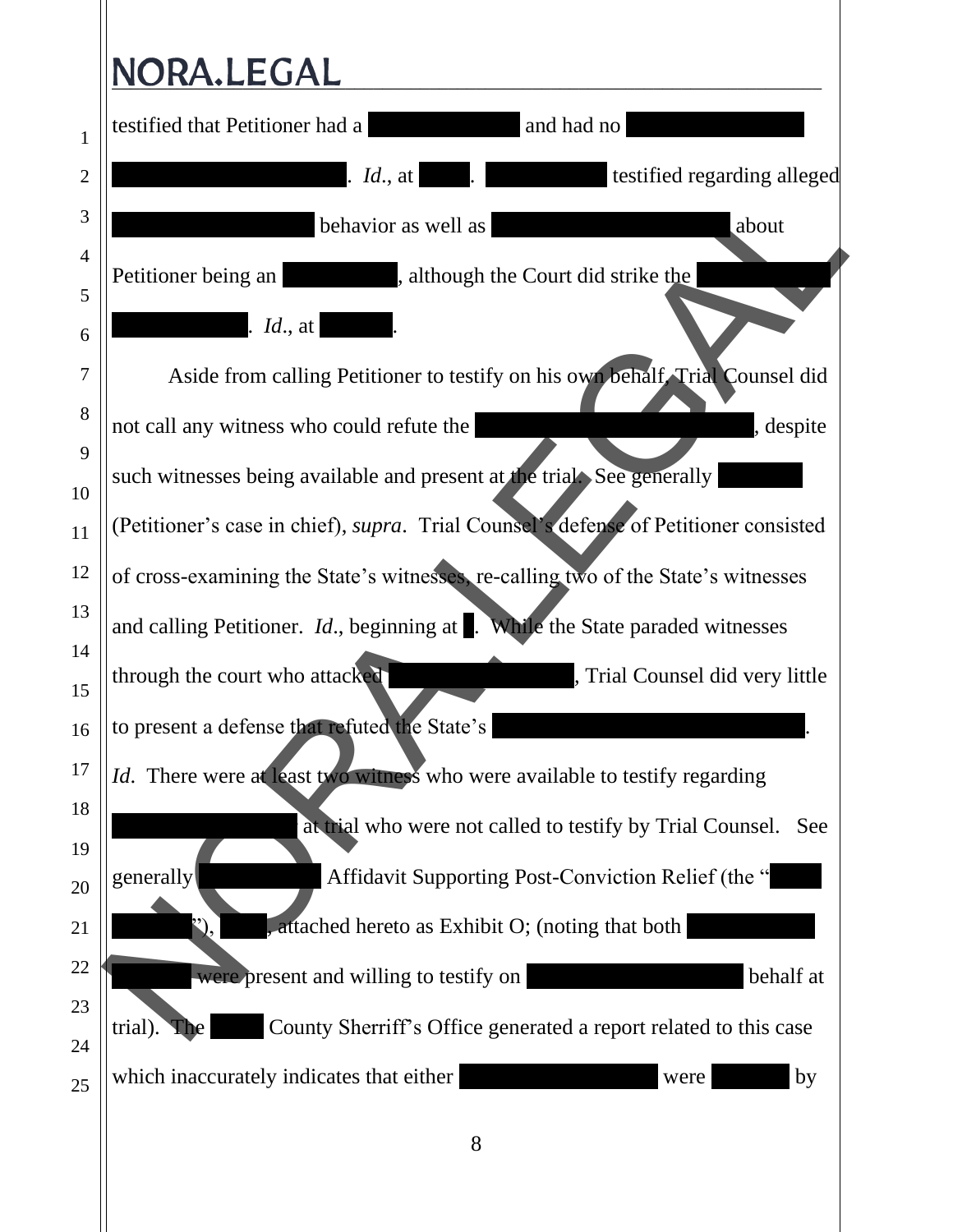| Petitioner and that they<br>otherwise. Id.<br>$Id.,$ at $\blacksquare$ .<br>testify<br>maintained a normal relationship with Petitioner and | $Id.,$ at $\Box$<br>were in no way ever by Petitioner,<br>fully support Petitioner and both wanted to<br>always |
|---------------------------------------------------------------------------------------------------------------------------------------------|-----------------------------------------------------------------------------------------------------------------|
|                                                                                                                                             |                                                                                                                 |
|                                                                                                                                             |                                                                                                                 |
|                                                                                                                                             |                                                                                                                 |
|                                                                                                                                             |                                                                                                                 |
|                                                                                                                                             |                                                                                                                 |
|                                                                                                                                             | , which of course directly refutes the testimony of<br>ld.                                                      |
| at                                                                                                                                          | spent holidays and other special                                                                                |
|                                                                                                                                             | occasions with Petitioner and they visited together often. Id. Although the                                     |
|                                                                                                                                             | report clearly alleges , no one from the County Sherriff's                                                      |
| Office nor the County Attorney's Office ever                                                                                                | interview                                                                                                       |
|                                                                                                                                             | $\overline{M}$ d.<br>and                                                                                        |
|                                                                                                                                             | were both listed as witnesses for the defense in Petitioner's trial. <i>Id</i> . They both                      |
|                                                                                                                                             | waited outside the courtroom during                                                                             |
| the course of the trial. Id. However,                                                                                                       | were never called to                                                                                            |
|                                                                                                                                             | testify and never given a reason as to why their testimony was not taken. <i>Id.</i>                            |
| who are now                                                                                                                                 |                                                                                                                 |
|                                                                                                                                             | had a relationship with Petitioner their entire lives.                                                          |
| Id. They were                                                                                                                               | and they were all shocked by the                                                                                |
| allegations and verdict. <i>Id.</i>                                                                                                         | always had<br>around Petitioner                                                                                 |
| and never had any                                                                                                                           | problems. <i>Id.</i> Although                                                                                   |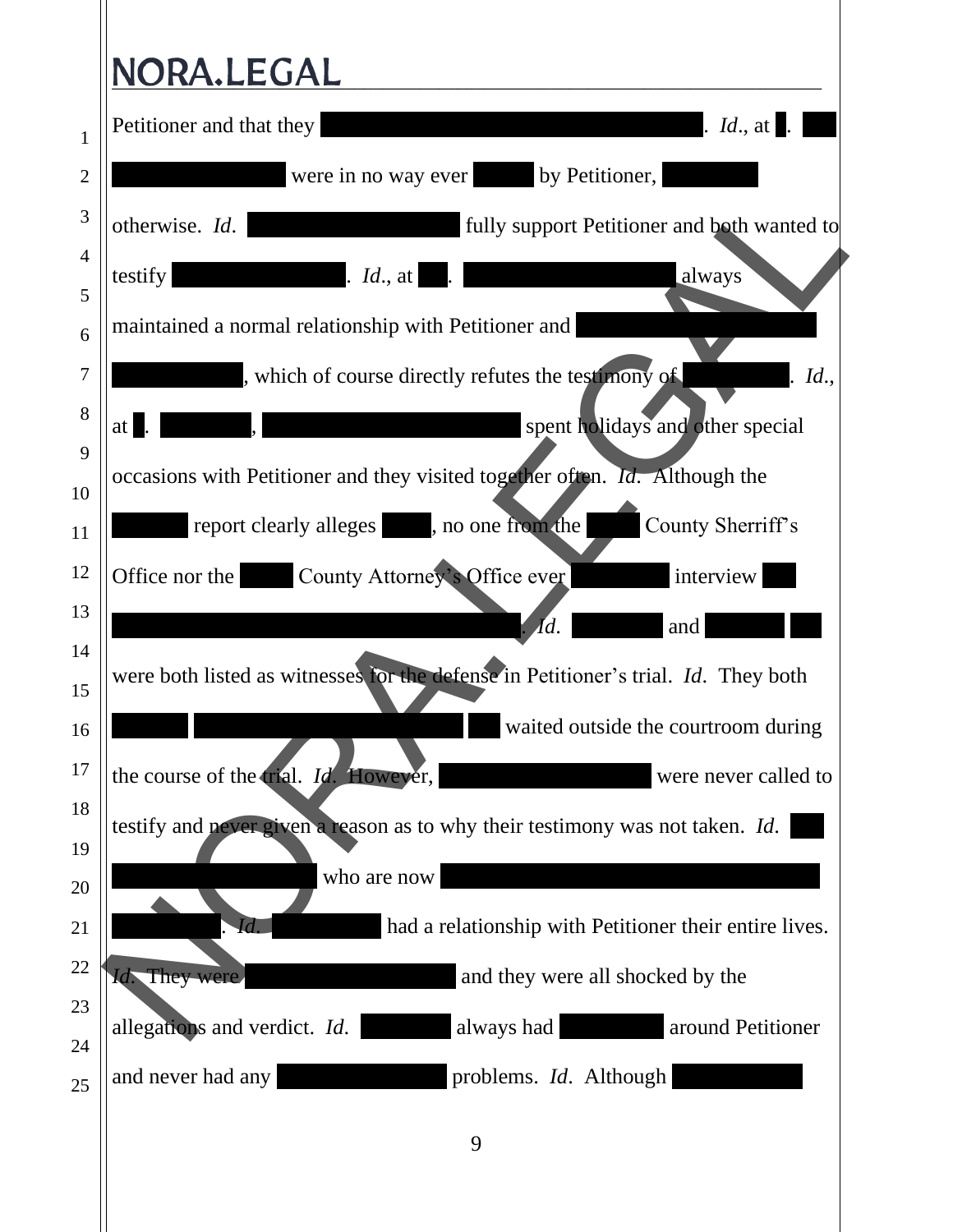| $\mathbf{1}$   | know about Petitioner's case and conviction, none has come forward with                                                      |
|----------------|------------------------------------------------------------------------------------------------------------------------------|
| $\overline{2}$ | $.$ Id.<br>do not believe the allegations                                                                                    |
| 3              | and ask about<br><i>Id.</i> Petitioner raised<br>$\mathcal{L}$                                                               |
| $\overline{4}$ | grandmother. <i>Id.</i> While growing up<br>along with the help of the                                                       |
| 5<br>6         | with Petitioner. Id.<br>they had<br>would                                                                                    |
| 7              | regularly have their friends<br>there                                                                                        |
| 8              | were never any problems. <i>Id.</i> contends that Petitioner has no prior                                                    |
| 9              |                                                                                                                              |
| 10             | criminal record and he did not suddenly become a                                                                             |
| 11             | and her family know Petitioner to be an inpocent man wrongfully<br>Id.                                                       |
| 12<br>13       | convicted. Id.                                                                                                               |
| 14             | Trial Counsel's failure to ask this Court to take curative measures<br>iv.<br>relative to the<br>charges against Petitioner. |
| 15             | As noted by the Court of Appeals in its Memorandum Decision related to                                                       |
| 16             | this matter, Trial Counsel failed to ask this Court to take curative measures relative                                       |
| 17             | to the<br>the charges against Petitioner. See                                                                                |
| 18<br>19       | The Court of Appeals noted that Trial Counsel's failure "                                                                    |
| 20             |                                                                                                                              |
| 21             | such as either requiring the State to elect                                                                                  |
| 22             | the specific act underlying each count, or instructing the jurors that they must, for                                        |
| 23             | committed-<br>each count, unanimously agree on the act that                                                                  |
| 24<br>25       | [Petitioner] is not entitled to relief absent fundamental error. <i>Id.</i> , citing State v.                                |
|                | Klokic, 219 Ariz. 241, 244, ¶ 13 (App. 2008).                                                                                |
|                | 1 <sub>0</sub>                                                                                                               |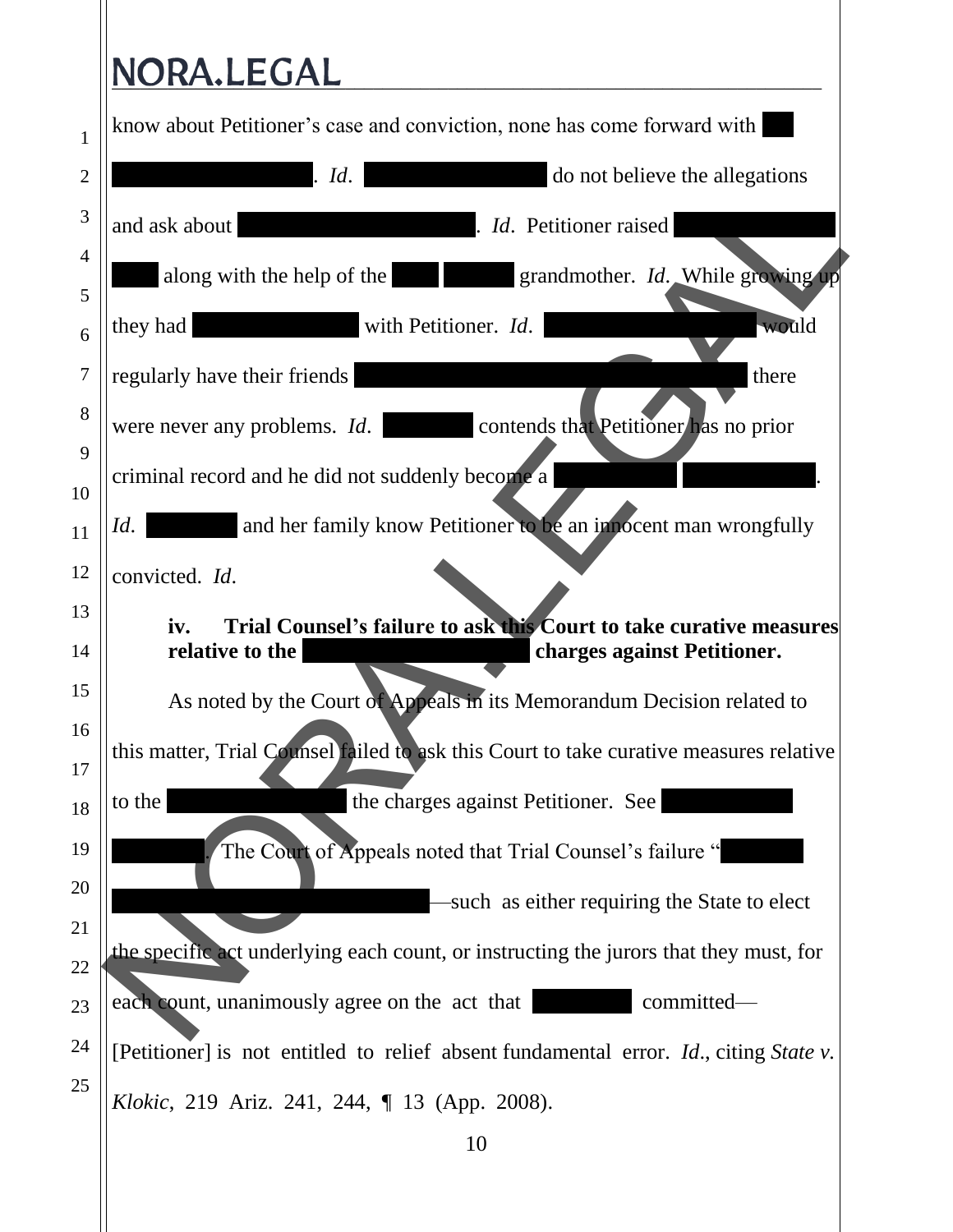1 21 22 23 24 **v. Trial Counsel failed to request that this Court issue an order which would allow Petitioner to appeal to the Arizona Board of For a Executive Commutation of Sentence COMMUNIST COMPUTATION COMPUTATION COMPUTATION COMPUTATION days of sentencing.**  At the conclusion of Petitioner's trial this Court sentenced Defendant, a with no prior adult criminal history, to serve **23 years in prison.** See  $\Box$ , *supra*, at  $\Box$ . As the Court stated at the sentencing, this is effectively a sentence. See Reporter's Transcript Of Proceedings, dated  $"$ ), at  $\blacksquare$ , attached hereto as Exhibit P. Under, A.R.S. 13-603(L), the sentencing court "may enter a special order allowing the person sentenced to petition the board of executive clemency for a commutation of sentence within ninety days after the person is committed to the custody of the state department of corrections," if "the court is of the opinion that a sentence that the law requires the court to impose is clearly excessive." See A.R.S. 13-603(L). Only this Court can state whether it would have considered entering a 603(L) order, but, under any circumstance, Trial Counsel never even raised the issue with the Court at sentencing, perhaps denying Petitioner a lesser sentence. See generally supra. **C. Standard Of Review**  Under Rule 32.8(c) of the Arizona Rules of Criminal Procedure, the petitioner "has the burden" of proving his claims of post-conviction relief "by a preponderance of the evidence." *State v. Saenz*, 197 Ariz. 487, 489 ¶ 7, 4 P.3d 1030, 1032 (App. 2000). To prevail on an ineffective assistance of counsel claim, days of sentencing.<br>
At the conclusion of Petitioner's trial this Court sentence delendant<br>
with no prior adult criminal history, to serve<br>
surface the sentence. See Reporter's Transcript Of Proceeding, the sentencing<br>
(\*1

25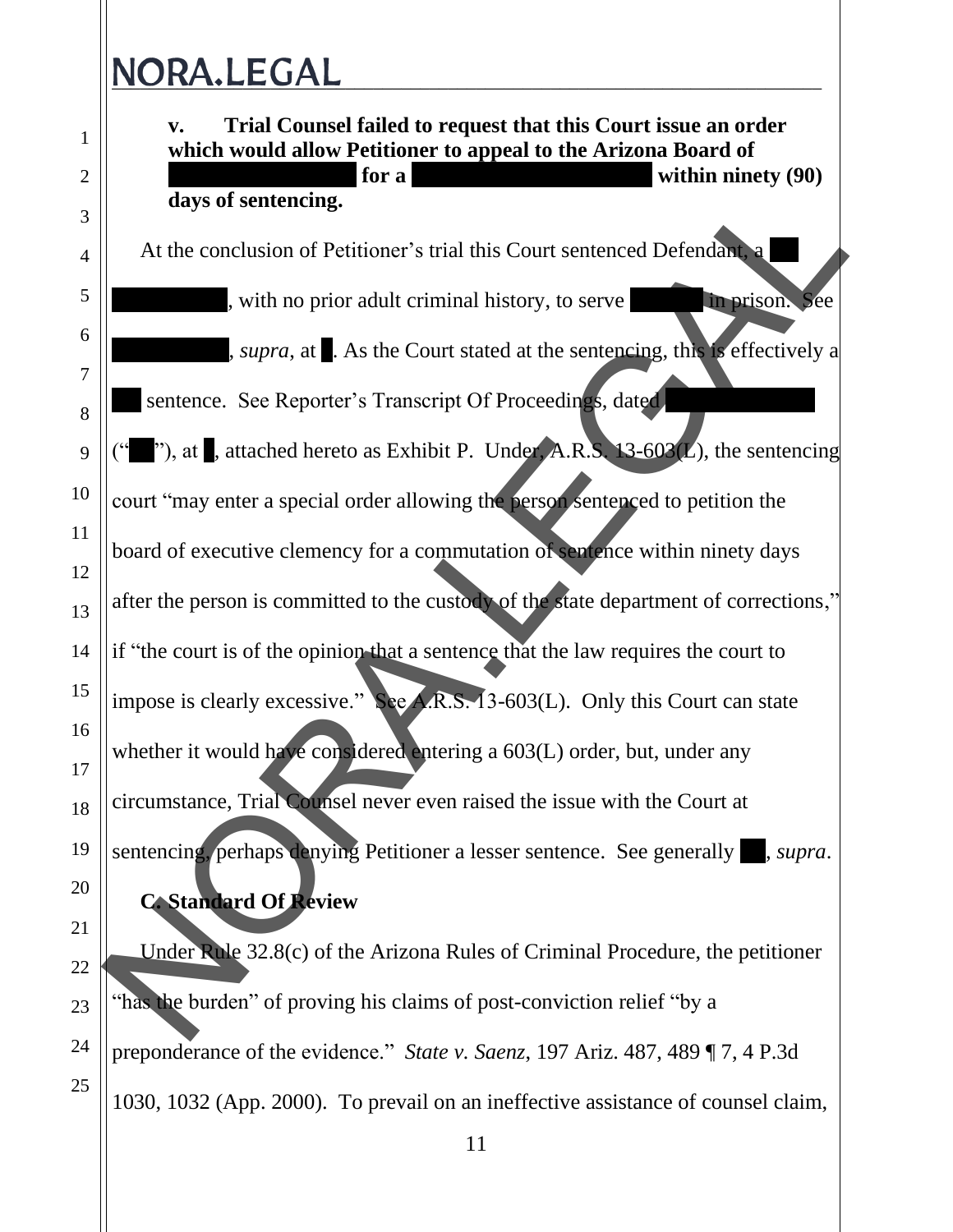a petitioner must satisfy the two-pronged *Strickland* test. *Strickland v Washington,*  466 U.S. 668, 104 S. Ct. 2052, 80 L. Ed. 2d 674 (1984); *State v. Febles*, 210 Ariz. 589, ¶ 18, 115 P.3d 629, 635 (App. 2005).

First, the petitioner must show that his counsel's performance was deficient, meaning it "fell below an objective standard of reasonableness." *Strickland*, 466 U.S. at 690. The Court determines "whether, in light of all the circumstances, the identified acts or omissions were outside the wide range of professionally competent assistance." *Id.* at 690. The Court's review is deferential, as "strategic choices made after thorough investigation of law and facts relevant to plausible options are virtually unchallengeable." *Id*. at 690-691. 589. 1 18, 115 P.3d 629, 635 (App. 2005).<br>
First, the petitioner must show that his counsel's performance was defined<br>
meaning it "fell below an objective standard of reasonableness."<br>
were also although the count of the

Second, the petitioner must show that the deficiency prejudiced his defense; in other words, "that there is a reasonable probability that, but for counsel's

unprofessional errors, the result of the proceeding would have been different." *Id*.

at 695.

**D. Arguments**

**i. Trial Counsel failed to properly explain the relative merits of two plea agreements offered by the State in comparison to the potential sentence that he faced if convicted of the charges against him, and also failed to request a Hearing.** 

Trial Counsel's objectively unreasonable explanation of either the Agreement or the 2017 agreement did not suffice to permit Petitioner to make a reasonably informed decision regarding this matter, and caused Petitioner to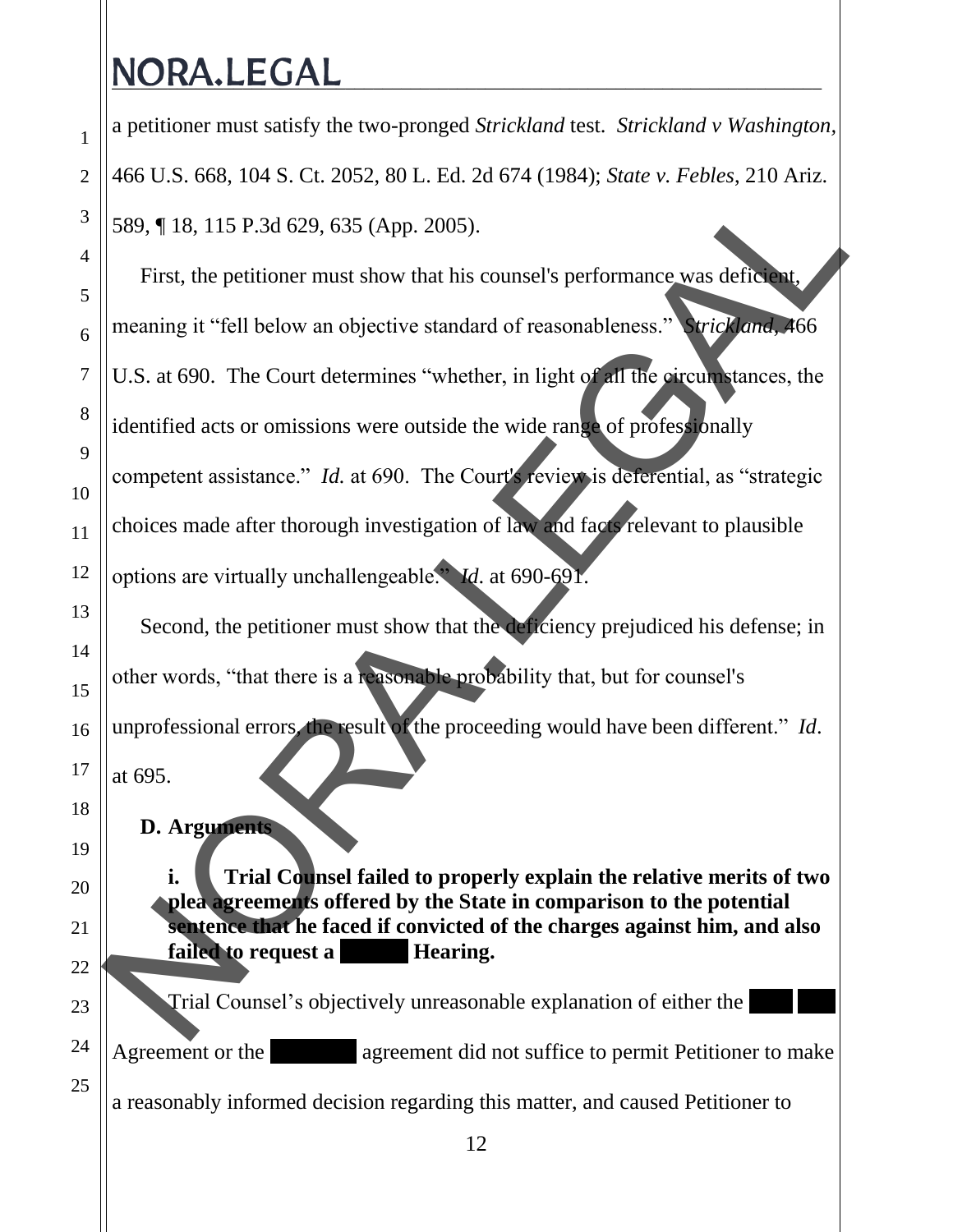1

2

3

4

5

6

7

8

9

10

11

incur a substantially harsher sentence than would have been imposed as a result of a plea. *State v. Donald*, 198 Ariz. 406, 413, ¶ 14, 10 P.3d 1193 (App. 2000); ("a defendant may state a claim for post-conviction relief on the basis that counsel's ineffective assistance led the defendant to make an uninformed decision to reject a plea bargain and proceed to trial."). To sustain this claim, the petitioner must prove either his counsel did not promptly communicate a plea proposal or his counsel's explanation did not suffice to permit the defendant to make a reasonably informed decision. *Id.* at 411, ¶ 9 (citations omitted). Prejudice is established by showing a reasonable probability the defendant would have accepted the plea offer absent his attorney's deficient advice; such prejudice most often takes the form of a substantially harsher sentence than would have been imposed as a result of a plea. *Id.* at 414, ¶ 20 (citations omitted); see also *State v. McCluskey*, 2017 Ariz. App. Unpub. LEXIS 528, \*5-6, 2017 WL 1712736. defendant may state a claim for post-conviction relief on the basis that connects<br>ineffective assistance led the defendant to make an uninformed decision to sheep<br>plea bargain and proceed to trial."). To sustain this claim

Trial Counsel's performance was objectively unreasonable, particularly where he inexplicably and unreasonably failed to properly explain to Petitioner the relative merits of the two pleases agreements offered by the State in comparison to the potential sentence that Petitioner faced if convicted of the charges against him. See generally Petitioner's Affidavit, *supra*. According to documents obtained by undersigned counsel of this Petition, the State offered agreements to Defendant. See  $\, , \,$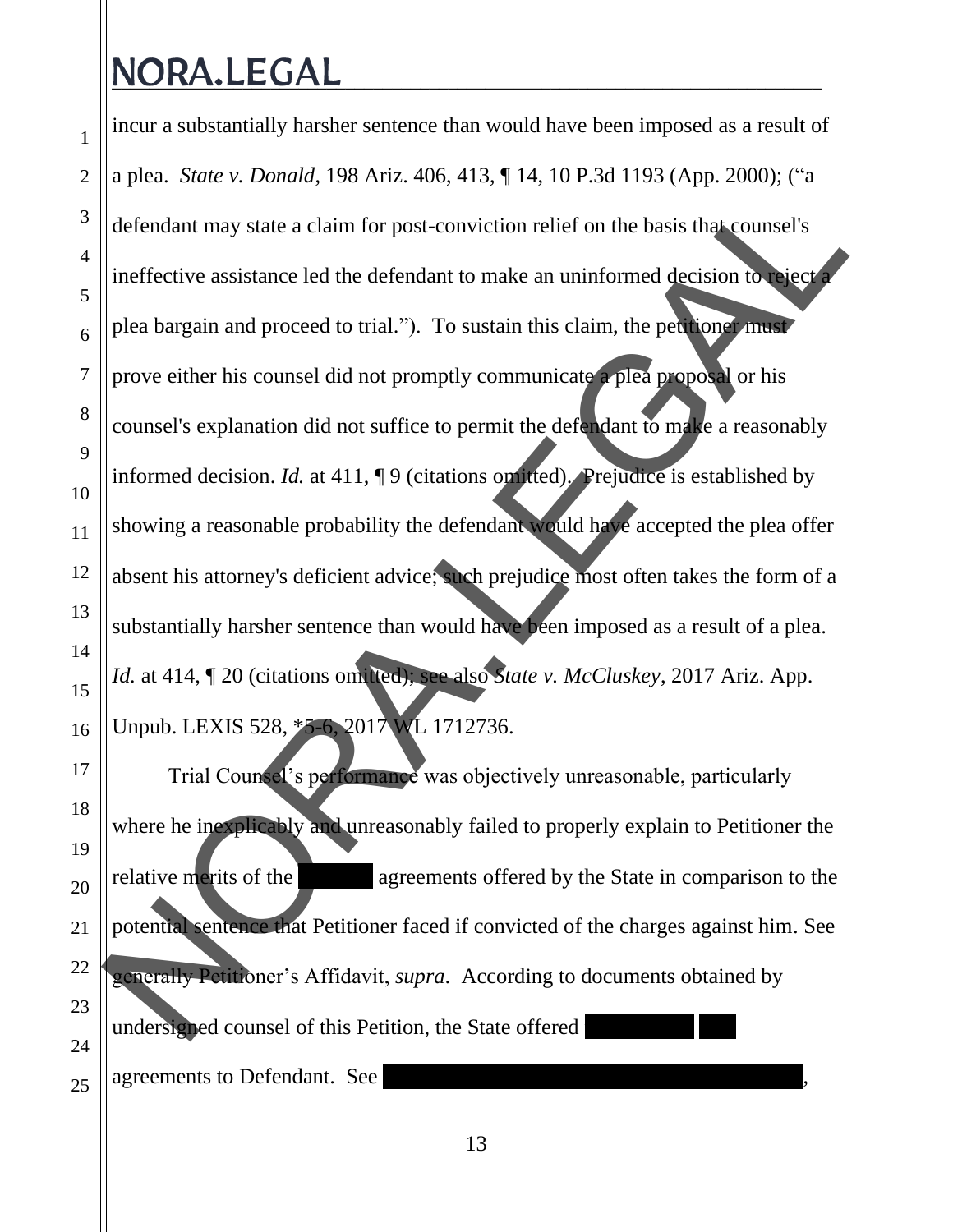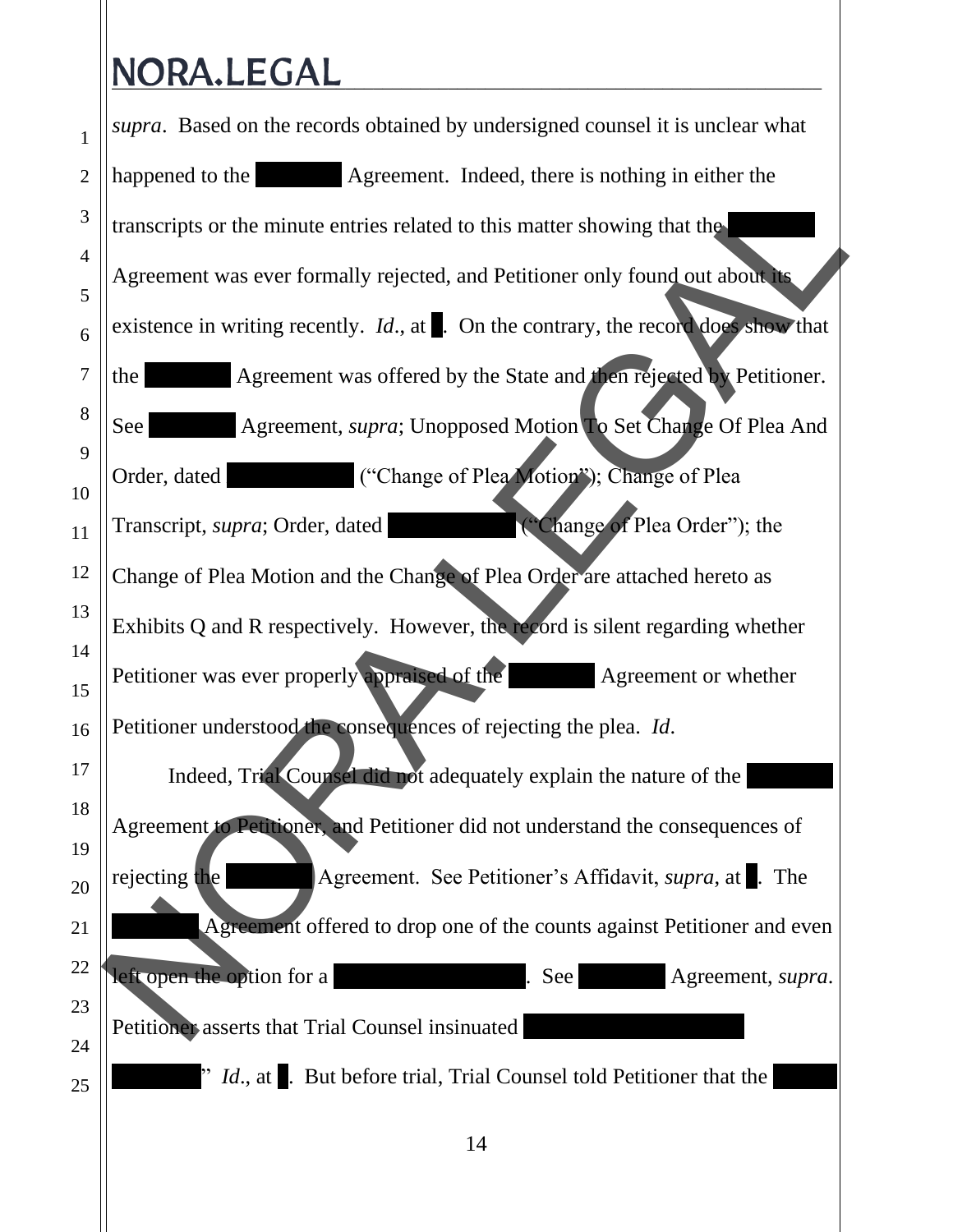# $\bigl\Vert \underline{\text{NORA.LEGAL}}$

| $\mathbf{1}$   | $"$ but<br>was "<br><i>. Id.</i> Trial                                                                         |
|----------------|----------------------------------------------------------------------------------------------------------------|
| $\overline{2}$ | Counsel's improper explanation of either agreement caused Petitioner to                                        |
| 3              | go to trial. See Change Of Plea Hearing Transcript, supra.                                                     |
| $\overline{4}$ | To further establish that Petitioner was never properly                                                        |
| 5<br>6         | Counsel regarding the counsel regarding the counsel regarding the counsel of the counsel regarding the counsel |
| 7              | related to this matter. See Pre-Sentence Report, supra.                                                        |
| 8              | clearly shows that he had no idea<br>Petitioner's statement in the                                             |
| 9<br>10        | that he<br>even after he                                                                                       |
| 11             | $Id.,$ at $\mid$ ; ("                                                                                          |
| 12             |                                                                                                                |
| 13             |                                                                                                                |
| 14<br>15       | Finally, and significantly, Trial Counsel never requested, and the Court                                       |
| 16             | never conducted, a <b>Meaning to ensure Petitioner's understanding of</b>                                      |
| 17             | See Change Of Plea Hearing,                                                                                    |
| 18             | see also Donald, 198 Ariz. 406. Indeed, no one explained to<br>supra, at                                       |
| 19<br>20       | Petitioner that if<br>that he would serve                                                                      |
| 21             | and that he<br>meaning                                                                                         |
| 22             | See Petitioner's Affidavit, <i>supra</i> , at .                                                                |
| 23             | sentence given to Petitioner was substantially harsher than<br>The                                             |
| 24<br>25       |                                                                                                                |
|                | 15                                                                                                             |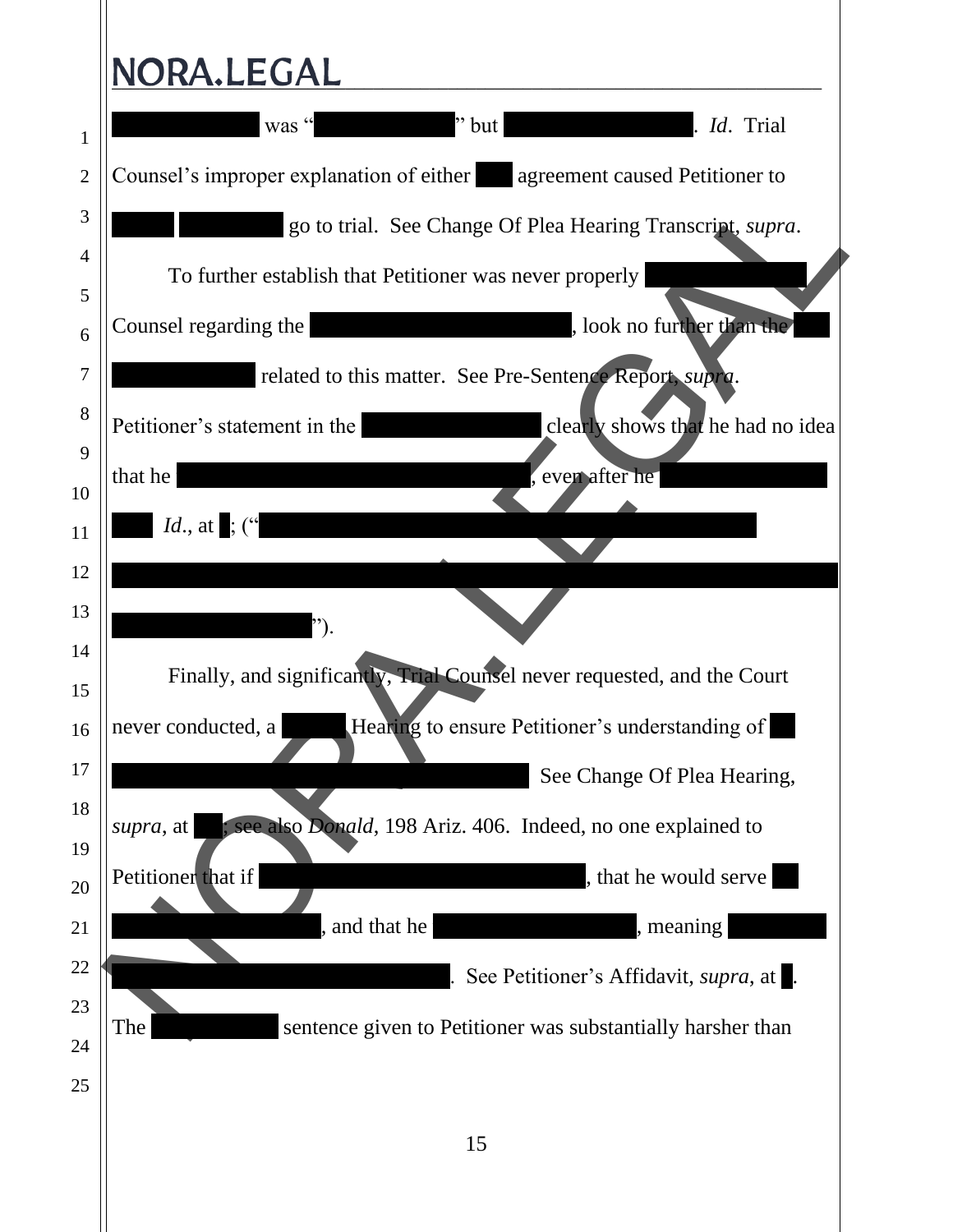1 2 3 4 5 6 7 8 9 10 11 12 13 14 15 16 17 18 19 20 21 22 23 24 25 would have been imposed had Petitioner accepted the **2017 Agreement.** See Agreement, *supra*. For the reasons set forth above, Trial Counsel's explanation of the State's plea offers did not suffice to permit Petitioner to make a reasonably informed decision, and absent Trial Counsel's deficient advice, Petitioner would have accepted the 2017 Agreement, particularly where the sentence given after trial was much harsher than would have been imposed after accepting the Please. See *Donald*, 198 Ariz. at 411, ¶ 9, 413, ¶ 14, *supra*. Therefore, Petitioner respectfully requests that this Court grant any relief that it deems appropriate, up to and including, granting Petitioner a new trial. **ii. Trial Counsel failed to call an expert witness for the defense combat though Petitioner paid of an expert.** Trial Counsel's decision to not call an expert witness on Petitioner's behalf and Petitioner's trial was objectively unreasonable, particularly where Trial Counsel's decision lacked sufficient information about an expert's potential testimony, such that counsel could not reasonably evaluate whether that expert's opinion would be valuable or weigh the risks or benefits of calling an expert at trial. *State v. Denz*, 232 Ariz. 441, 445, 306 P.3d 98, 102 (Ct. App. 2013); see also *Pavel v. Hollins,* 261 F.3d 210, 218 (2d Cir. 2001) (noting that strategic decisionsFor the reasons set forth above. Trial Counsel's explanation of the State's<br>plea offers did not suffice to permit Petitioner to make a reasonably informed<br>decision, and absent Trial Counsel's deficient advice. Petitioner w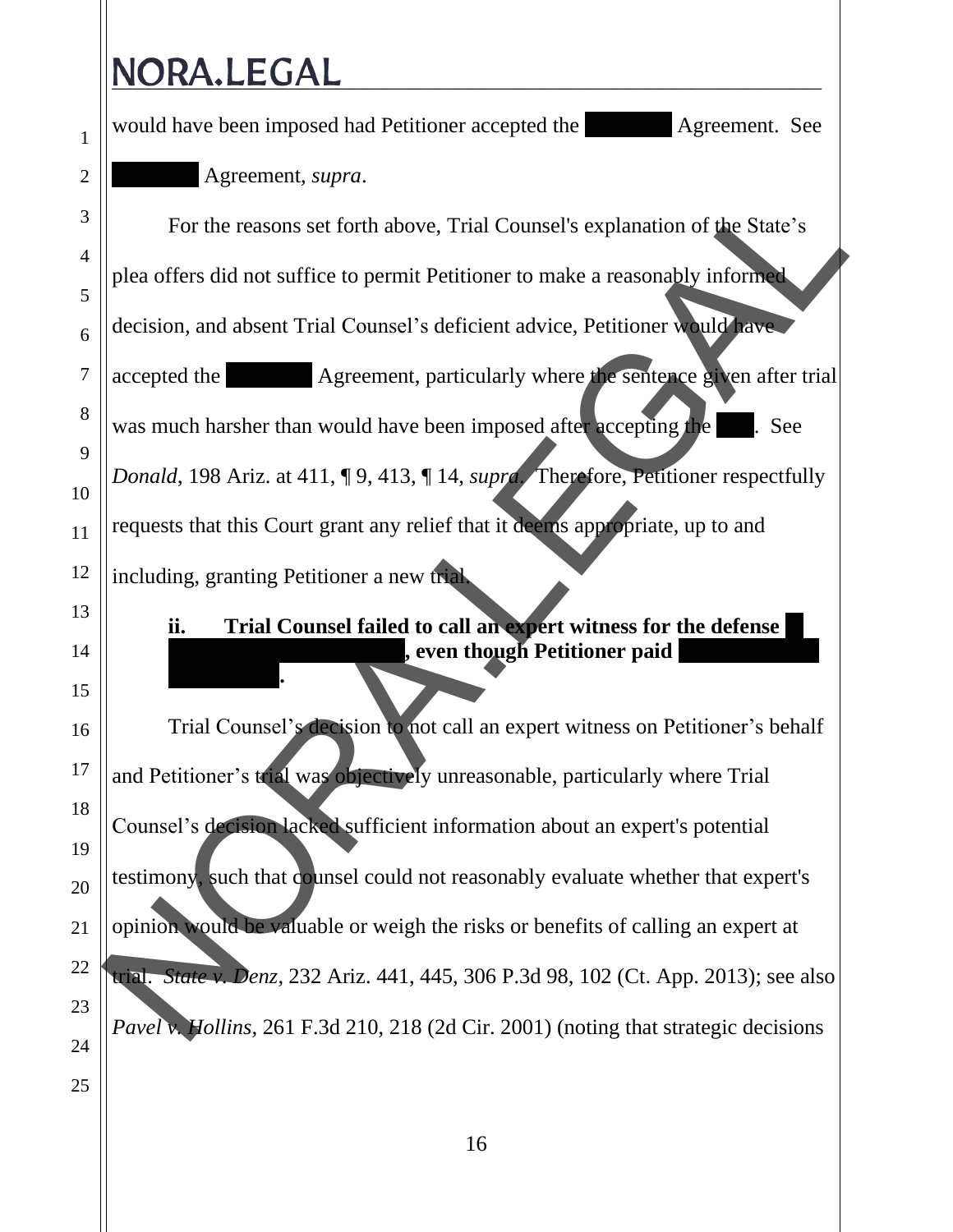are "conscious, reasonably informed decision[s] made by an attorney with an eye to benefitting his client.").

Admittedly, generally, the "decision not to hire experts falls within the realm of trial strategy." *Yohey v. Collins,* 985 F.2d 222, 228 (5th Cir. 1993). And, "the decision whether to call a particular witness is normally a strategic decision to be made by counsel, *see State v. Mata,* 185 Ariz. 319, 335, 916 P.2d 1035, 1051 (1996), and avoiding a so-called 'battle of the experts' may, in some cases, constitute sound trial strategy." *Harrington v. Richter*, 562 U.S. 86, 108-110, 131 S. Ct. 770, 790, 178 L. Ed. 2d 624 (2011). For example, the risk that additional expert testimony might distract the jury or unduly emphasize aspects of a case that counsel wishes to minimize may justify a counsel's decision to forgo calling a particular witness. *See id.* (decision to not present expert evidence justified based on "possibility that expert testimony could shift attention to esoteric matters of forensic science . . . [or] distract the jury from whether [witness] was telling the truth"). However, "[a] purportedly strategic decision is not objectively reasonable 'when the attorney has failed to investigate his options and make a reasonable choice between them.'" *Towns v. Smith,* 395 F.3d 251, 258 (6th Cir. 2005), quoting *Horton v. Zant,* 941 F.2d 1449, 1462 (11th Cir. 1991); see also *Strickland,* 466 U.S. at 690-91 ("strategic choices made after less than complete investigation are Admittedly, generally, the "decision not to hire experts falls within the realm<br>of trial strategy." *Yohey v. Collins, 985 F.2d 222, 228* (5th Cir. 1993). And with<br>decision whether to call a particular witness is normally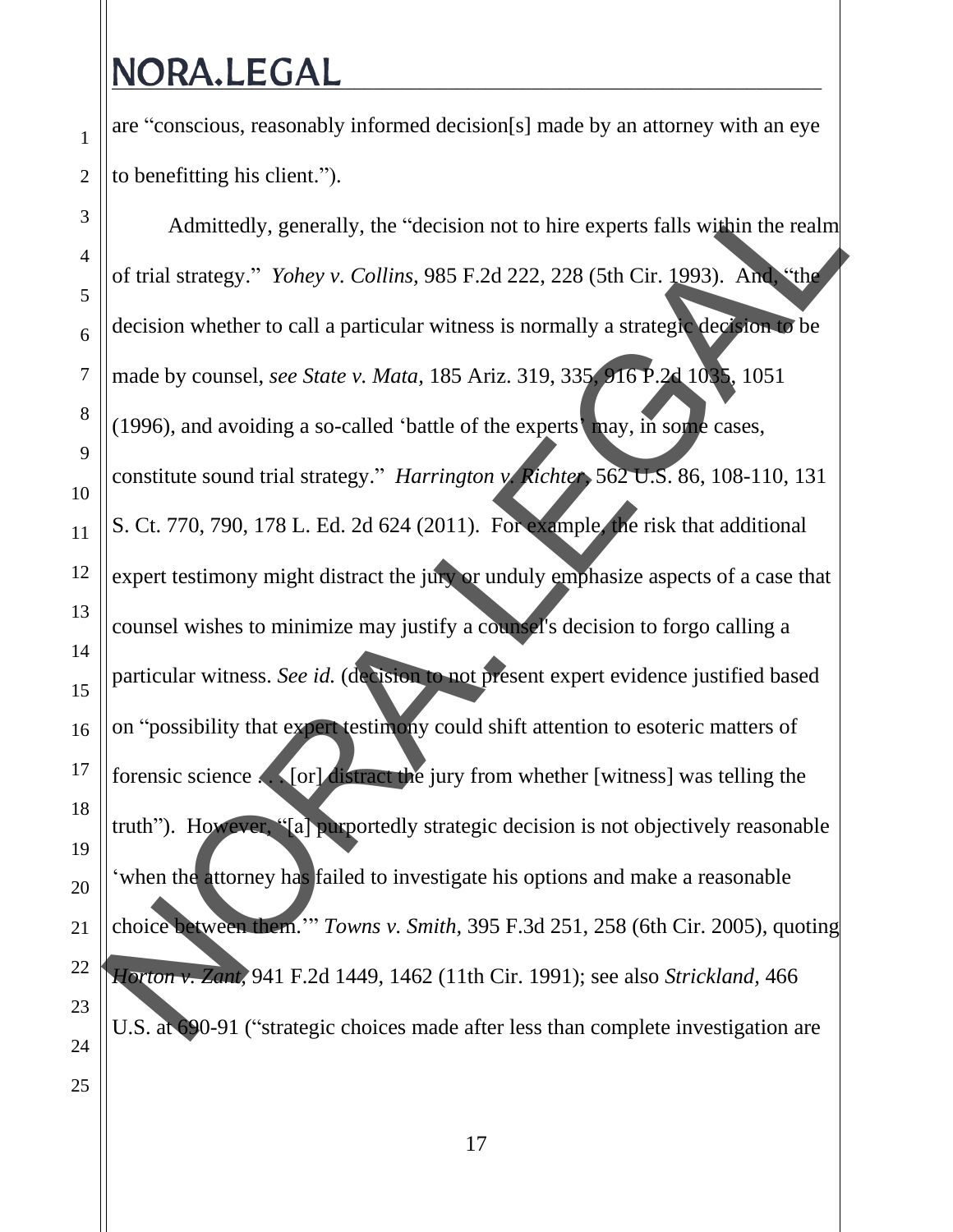| $\mathbf{1}$ | reasonable precisely to the extent that reasonable professional judgments support    |
|--------------|--------------------------------------------------------------------------------------|
|              |                                                                                      |
|              | the limitations on investigation.").                                                 |
|              | Here, it is unclear whether Trial Counsel's decision not to call an expert           |
|              | witness was a "strategic decision" like those contemplated by Strickland. Id. Trial  |
|              | Counsel and Petitioner discussed potentially calling an expert witness               |
|              | and Trial Counsel                                                                    |
|              | See Petitioner's<br>Affidavit, <i>supra</i> , at . Petitioner was neither<br>nor did |
|              | related to Trial Counsel's apparent<br>Petitioner see                                |
|              | <i>Id.</i> Trial Counsel simply told Petitioner, "<br>discussion                     |
|              | $\therefore$ <i>Id.</i>                                                              |
|              | What is known, is that at Petitioner's trial, the State called a "                   |
|              | to testify regarding the forensic interviews of<br>See                               |
|              | starting at r The State was able to elicit testimony from its<br>generally           |
|              | expert that                                                                          |
|              |                                                                                      |
|              | . <i>Id.</i> , at 76-78. This was particularly                                       |
|              | damaging to Petitioner, where the<br>the son of Petitioner's                         |
|              | $ex$ -girlfriend<br>Unfortunately, Trial Counsel failed to                           |
|              | for the defense to refute the<br>of the State's<br>even                              |
|              | 18                                                                                   |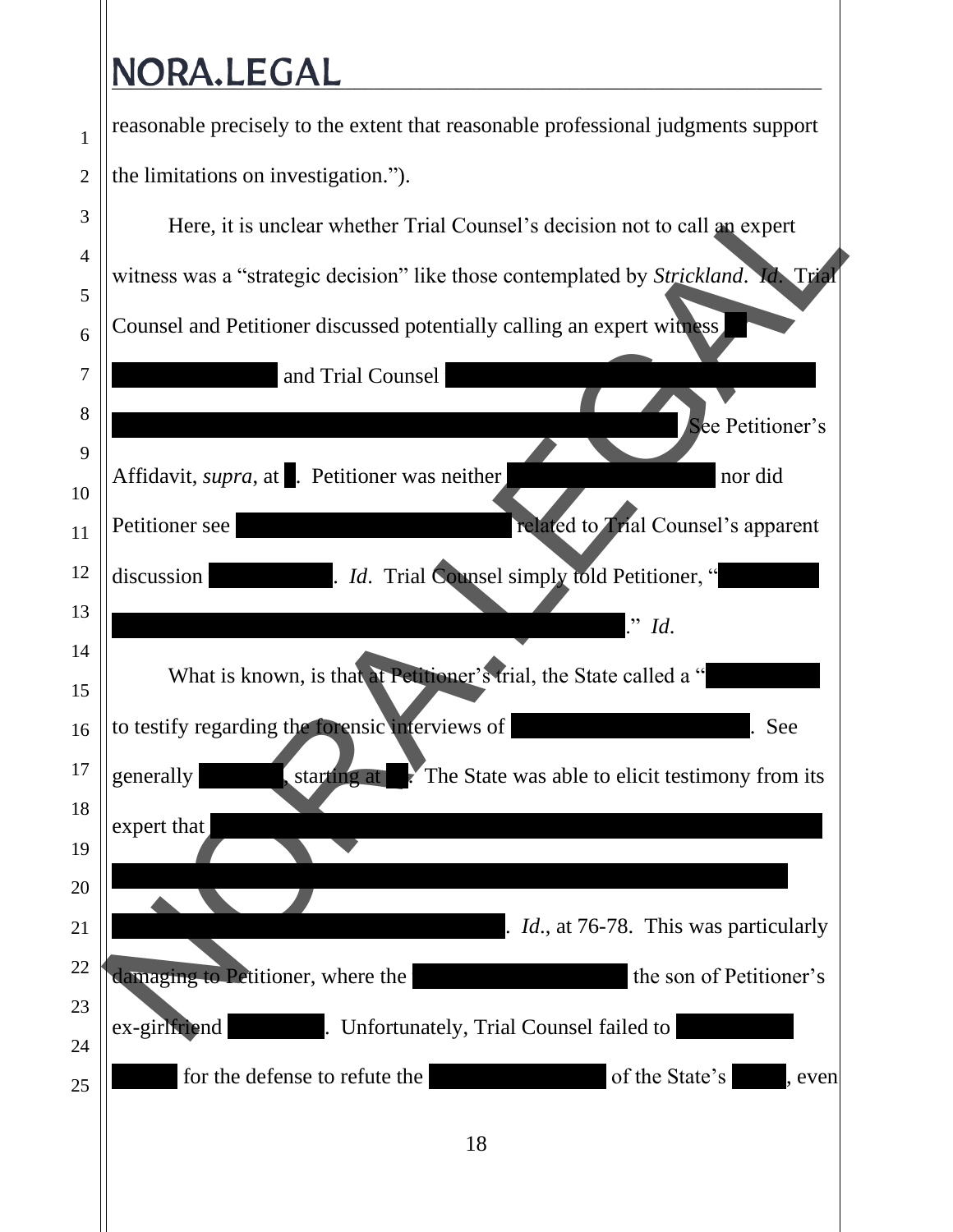though Petitioner paid for the services of an experiment of an experiment of an experiment of an experiment of  $\mathbb{R}^n$ . See Petitioner's Affidavit,

*supra*, at .

In *Holsomback v. White*, 133 F.3d 1382, 1387-88 (11th Cir. 1998), the court found counsel ineffective for not calling or consulting an expert witness in a with no medical evidence of abuse and only evidence of guilt testimony of alleged victim. In *Holsomback*, the court held an evidentiary hearing where testimony was elicited from trial counsel regarding his decisions not to contact the physicians and not to subpoena the medical records based on his view that there was nothing to be gained from this line of investigation in light of the prosecutor's concession that there was no medical evidence to substantiate the allegations of Holsomback, 133 F.3d at 1387-88. The court found trial counsel's justifications unpersuasive, particularly where trial counsel did not bother to investigate any medical expert or physician. *Id*. Similarly, this matter concerns a sexual case with no medical evidence of abuse and only evidence of guilt testimony of alleged victim. Supra, at  $\blacksquare$ . Trial Counsel did, allegedly, discuss this matter with  $\blacksquare$ but due to the vague nature **of the vague nature of that discussion**, it cannot be said that Trial Counsel's decision was the type of strategic decision contemplated by *Strickland*. See Petitioner's Affidavit, *supra*, at: see also *Strickland*, 466 U.S. at 690-91. As mentioned above, the testimony elicited by the State **From its expert was damaging** In Holsomback v. White, 133 F.3d 1382, 1387-88 (11th Cir. 1998), the court<br>
from dounsel ineffective for not calling or consulting an expert witness in<br>
with no medical evidence of abuse and only evidence<br>
where<br>
testimon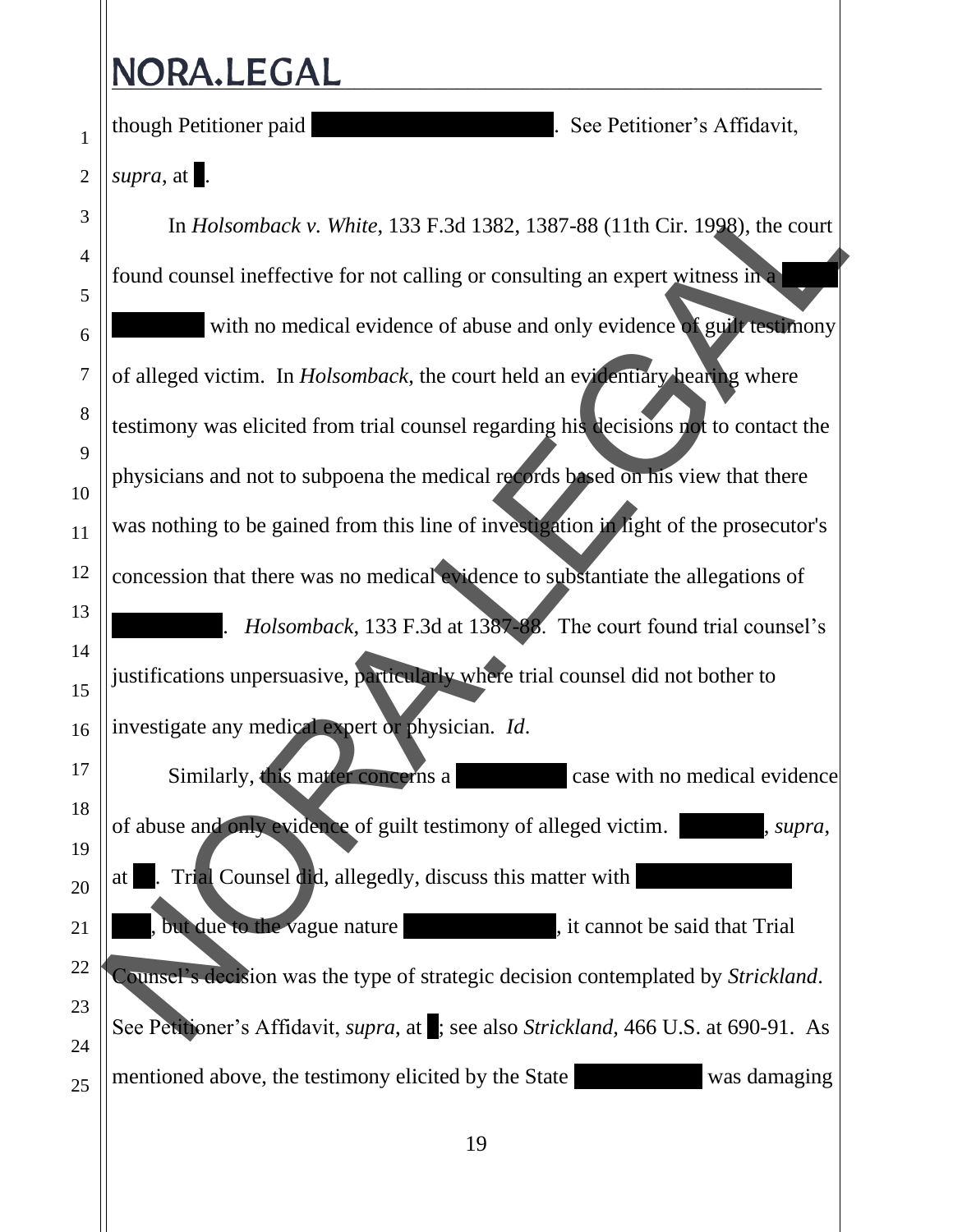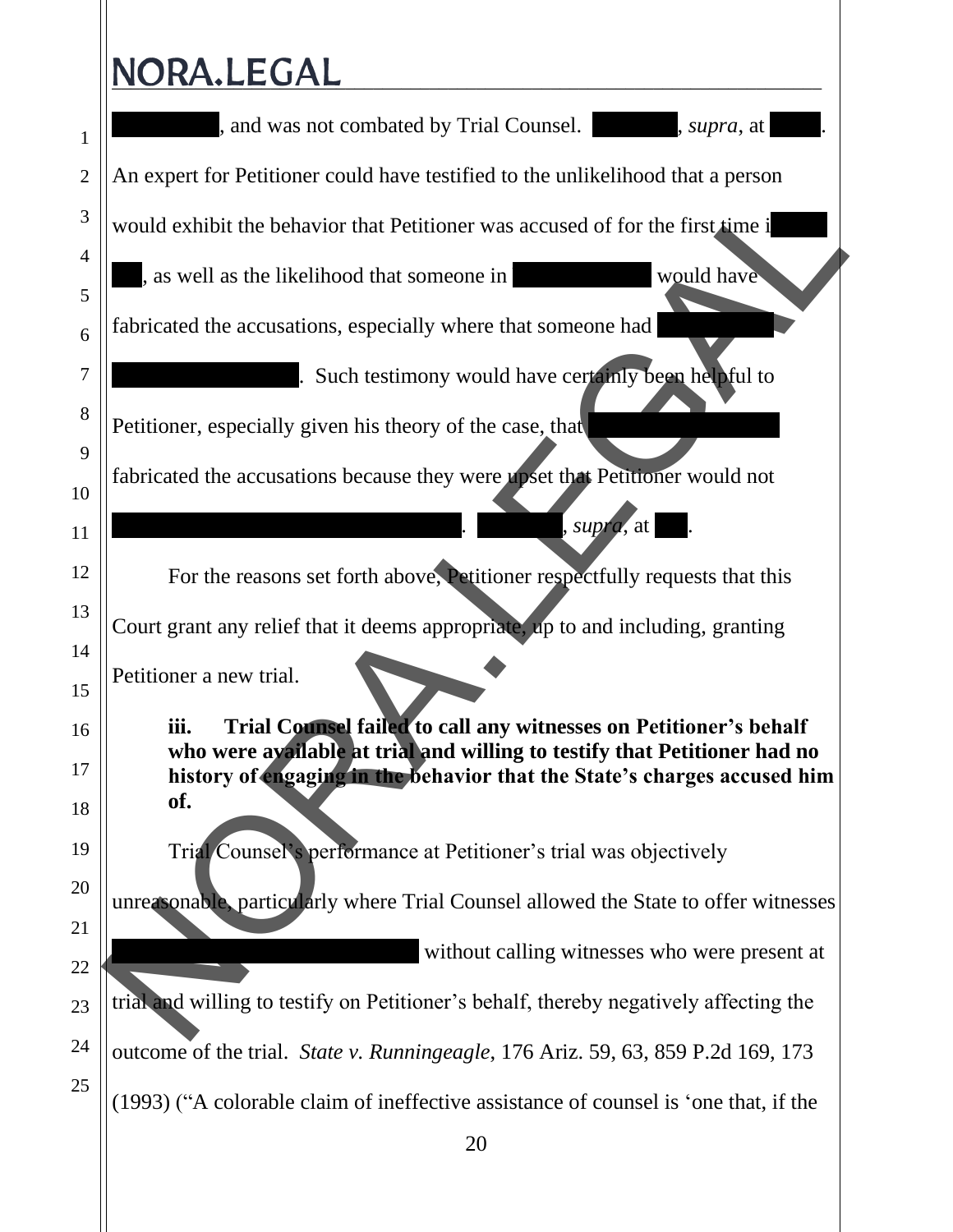1 2 3 4 5 6 7 8 9 10 11 12 13 14 15 16 17 18 19 20 21 22 23 24 25 allegations are true, might have changed the outcome' of the case."); *State v. Bennett*, 213 Ariz. 562, ¶ 21, 146 P.3d 63, 68 (2006), *citing Strickland v. Washington*, 466 U.S. 668, 687, 104 S. Ct. 2052, 80 L. Ed. 2d 674 (1984) ("To state a colorable claim of ineffective assistance of counsel, a defendant must show both that counsel's performance fell below objectively reasonable standards and that this deficiency prejudiced the defendant."). "To show sufficient prejudice, the defendant must point to the actual bias he suffered." *State v. Walton*, 159 Ariz. 571, 592, 769 P.2d 1017, 1038 (1989) quoting *State v. Richmond (Richmond II)*, 136 Ariz. 312, 317, 666 P.2d 57 (1983). Speculative arguments will not support an ineffective assistance of counsel claim. *State v. Berryman*, 178 Ariz. 617, 620-21, 875P.2d. 850, 853 54 (App. 1994). There is a strong presumption that counsel provided effective assistance. In order to overcome that presumption, a petitioner is "required to show counsel's decisions were not tactical in nature, but were the result of ineptitude, inexperience or lack of preparation." *State v. Goswick*, 142 Ariz. 582, 586, 691 P.2d 673, 677 (1984). Here, Trial Counsel's actions exhibit ineptitude, particularly where Trial Counsel chose not to call character witnesses to testify on Petitioner's behalf to refute the damaging testimony of Ms. See TT Day 3, See TT Day 3, See TT Day 3, See TT Day 3, See TT Day 3, See TT Day 3, See TT Day 3, See TT Day 3, See TT Day 3, See TT Day 3, See TT Day 3, See TT Day 3, See TT Day 3, See *supra*, at Washington, 466 U.S. 668, 687, 104 S. Ct. 2052, 80 L. Ed. 2d 674 (1984) ("To<br>state a colorable claim of ineffective assistance of counsel, a defendant more shown<br>both that counsel's performance fell below objectively reas 74. As mentioned above, Muslim testified that Petitioner had a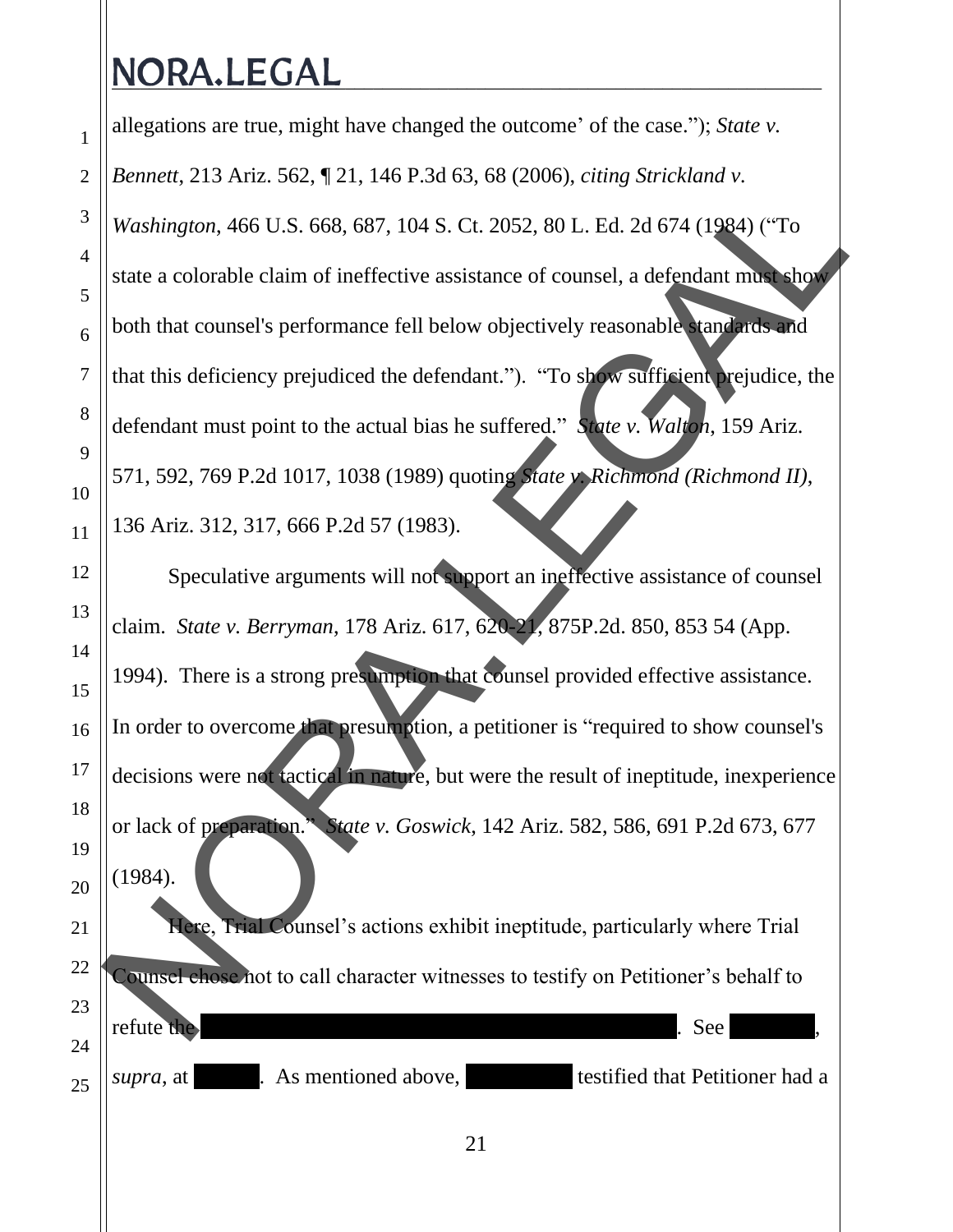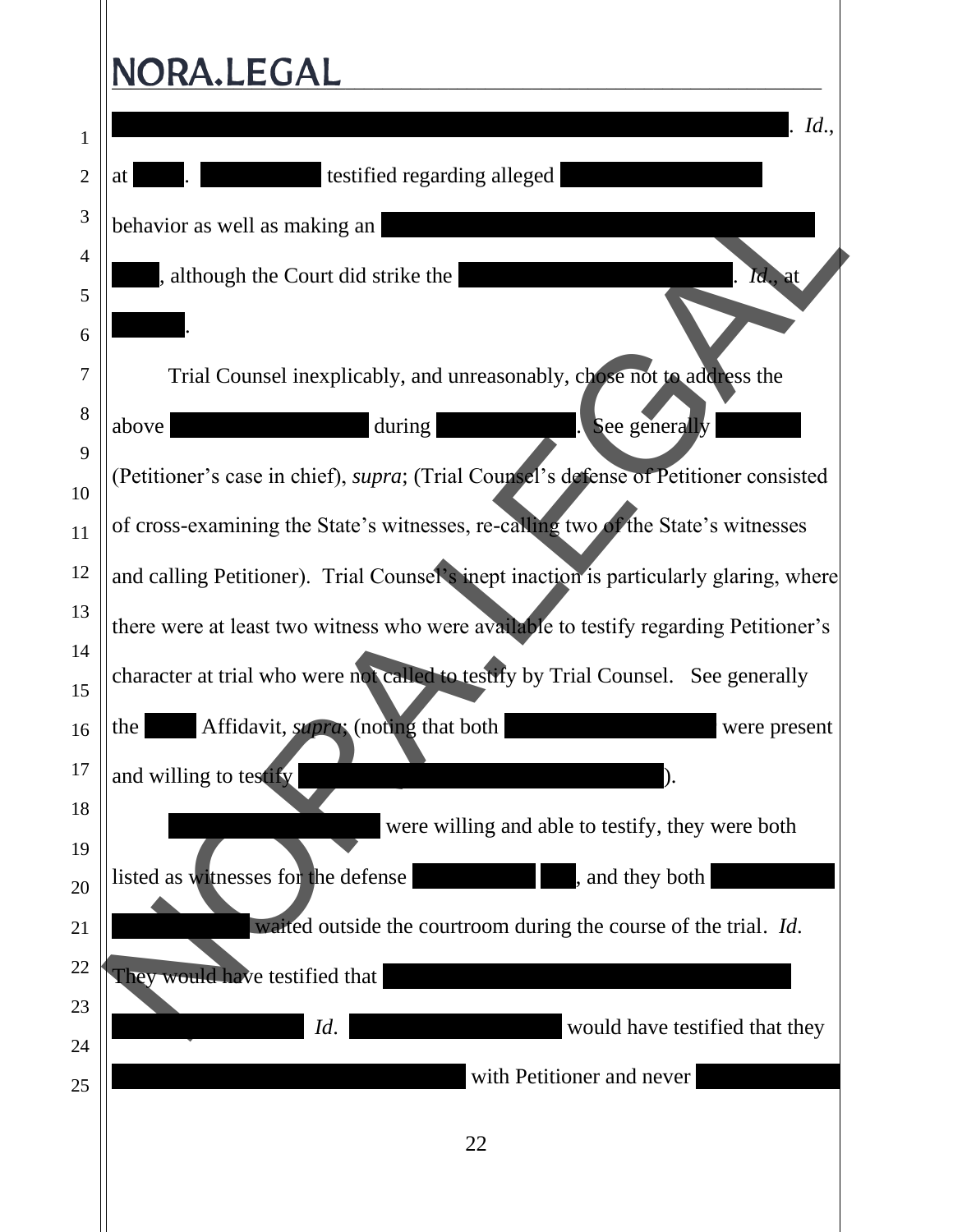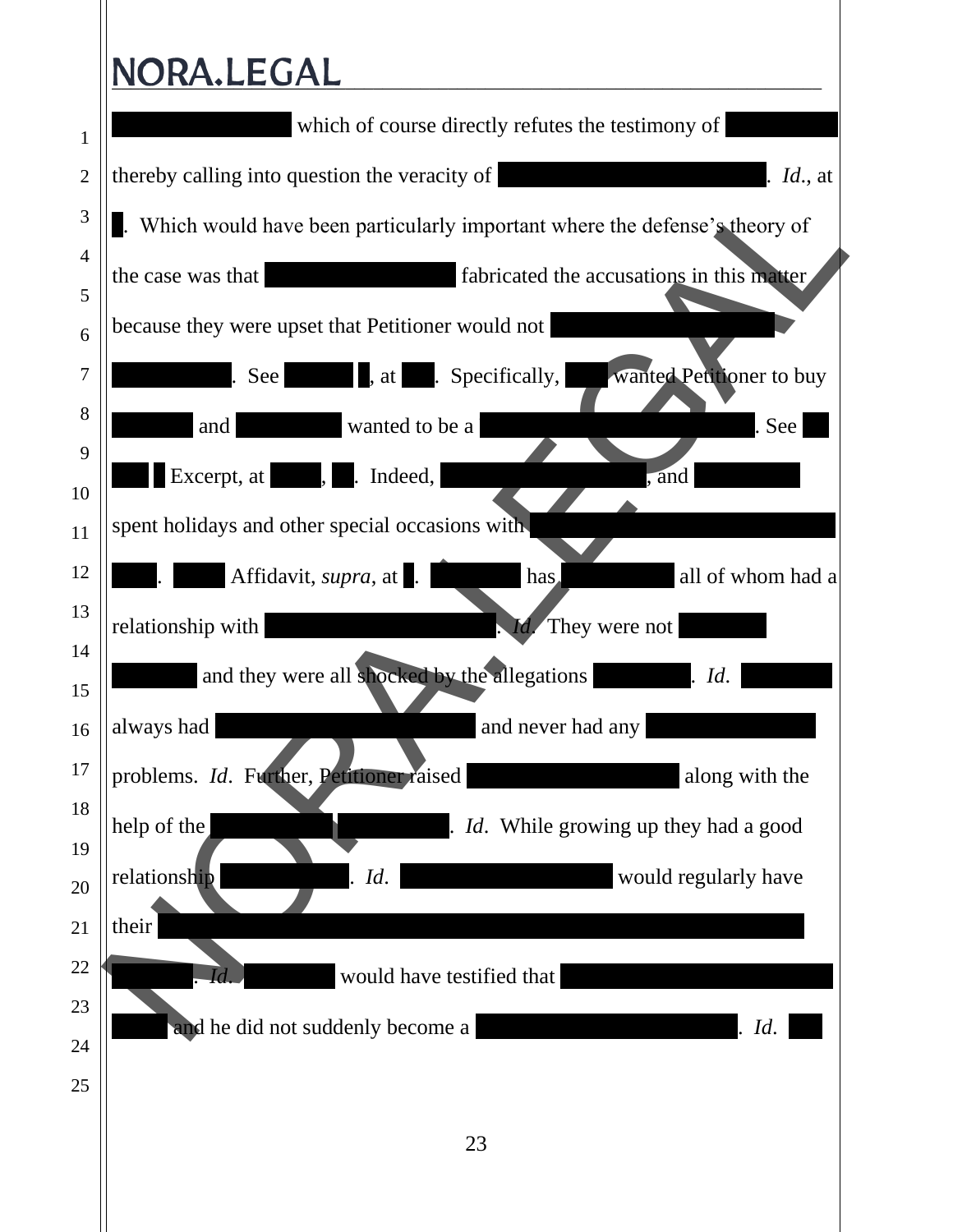| $\mathbf{1}$   | know Petitioner to be an innocent man wrongfully convicted                                            |  |
|----------------|-------------------------------------------------------------------------------------------------------|--|
| $\overline{2}$ | and would have testified to that. Id.                                                                 |  |
| 3              | However,<br>were never called to testify and never                                                    |  |
| $\overline{4}$ | given a reason as to why their testimony was not taken. <i>Id</i> . There is no strategic             |  |
| 5<br>6         | reason for leaving the above potential testimony on the sideline, while allowing                      |  |
| $\overline{7}$ | in the minds of the jury. <i>State v. Sorensen</i> , 104 Ariz.                                        |  |
| 8              | 503, 506, 455 P.2d 981, 984 (1969) (standing for the notion that criminal                             |  |
| 9              | defendants can present evidence of their character for being law abiding; see also                    |  |
| 10             |                                                                                                       |  |
| 11             | United States v. Hewitt, 634 F.2d 277, 279 (5th Cir. 1981) (character evidence that                   |  |
| 12<br>13       | defendant is law abiding is "always relevant"); Ariz. R. Evid. 405(a) ("[i]n all                      |  |
| 14             | cases in which evidence of character or a trait of character of a person is                           |  |
| 15             | admissible, proof may be made by testimony as to reputation or by testimony in the                    |  |
| 16             | form of an opinion. On cross-examination, inquiry is allowable into relevant                          |  |
| 17             | specific instances of conduct.").                                                                     |  |
| 18             | For the reasons set forth above, Petitioner respectfully requests that this                           |  |
| 19<br>20       | Court grant any relief that it deems appropriate, up to and including, granting                       |  |
| 21             | Petitioner a new trial.                                                                               |  |
| 22             | <b>Trial Counsel failed to ask this Court to take curative measures</b><br>iv.                        |  |
| 23             | relative to the<br>the charges against Petitioner                                                     |  |
| 24             | causing Petitioner to lose any entitlement to relief on this basis in the<br><b>Court of Appeals.</b> |  |
| 25             |                                                                                                       |  |
|                |                                                                                                       |  |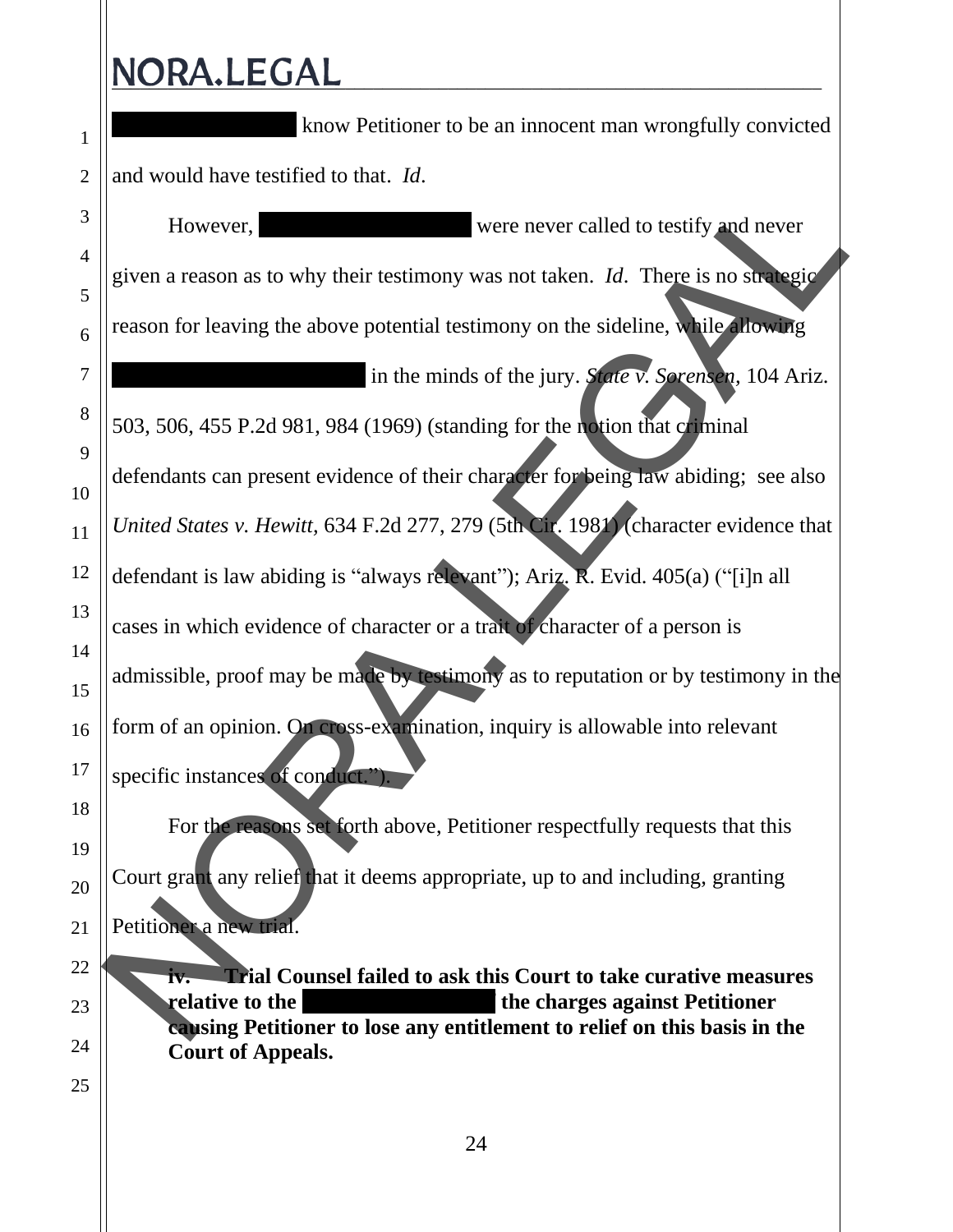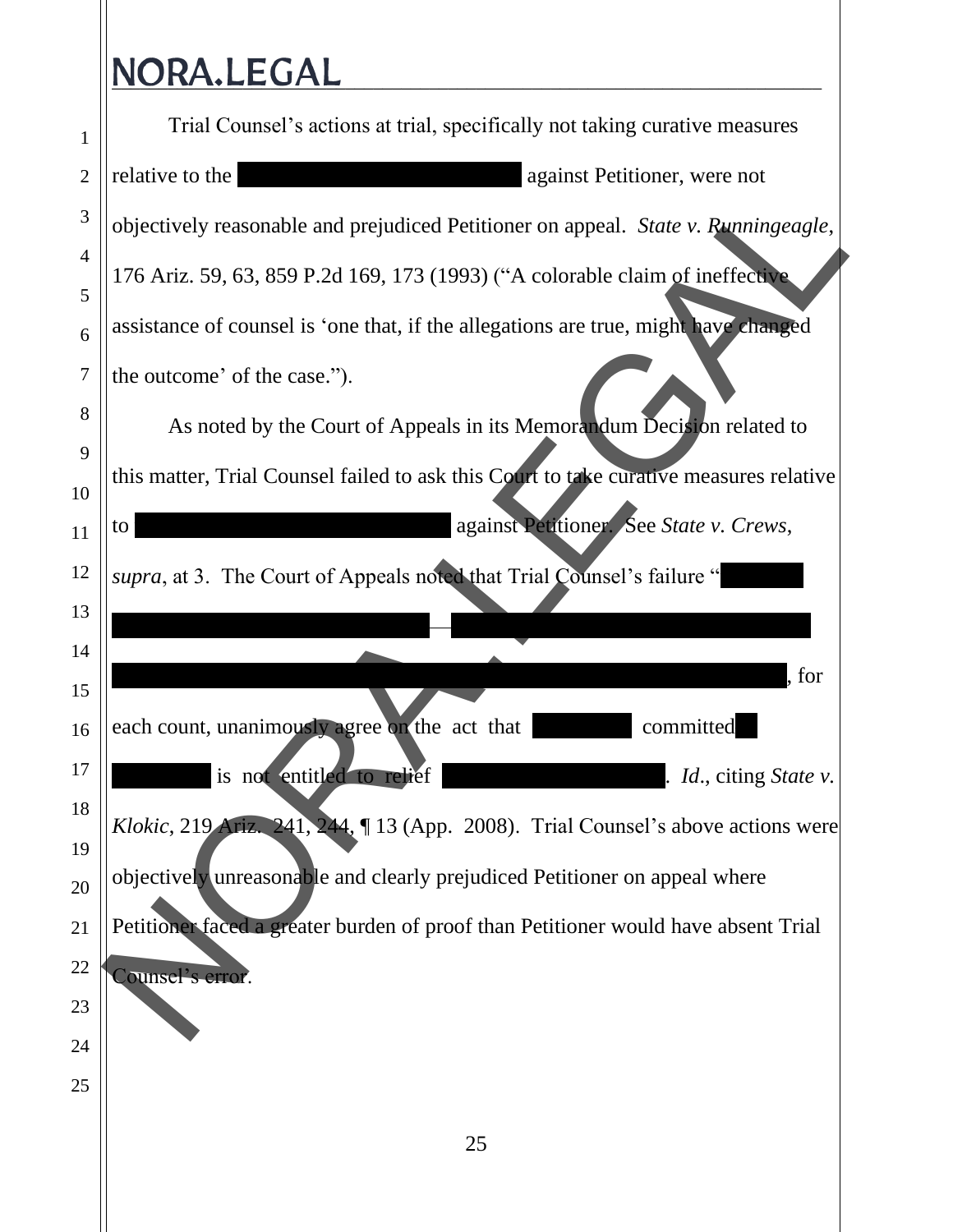